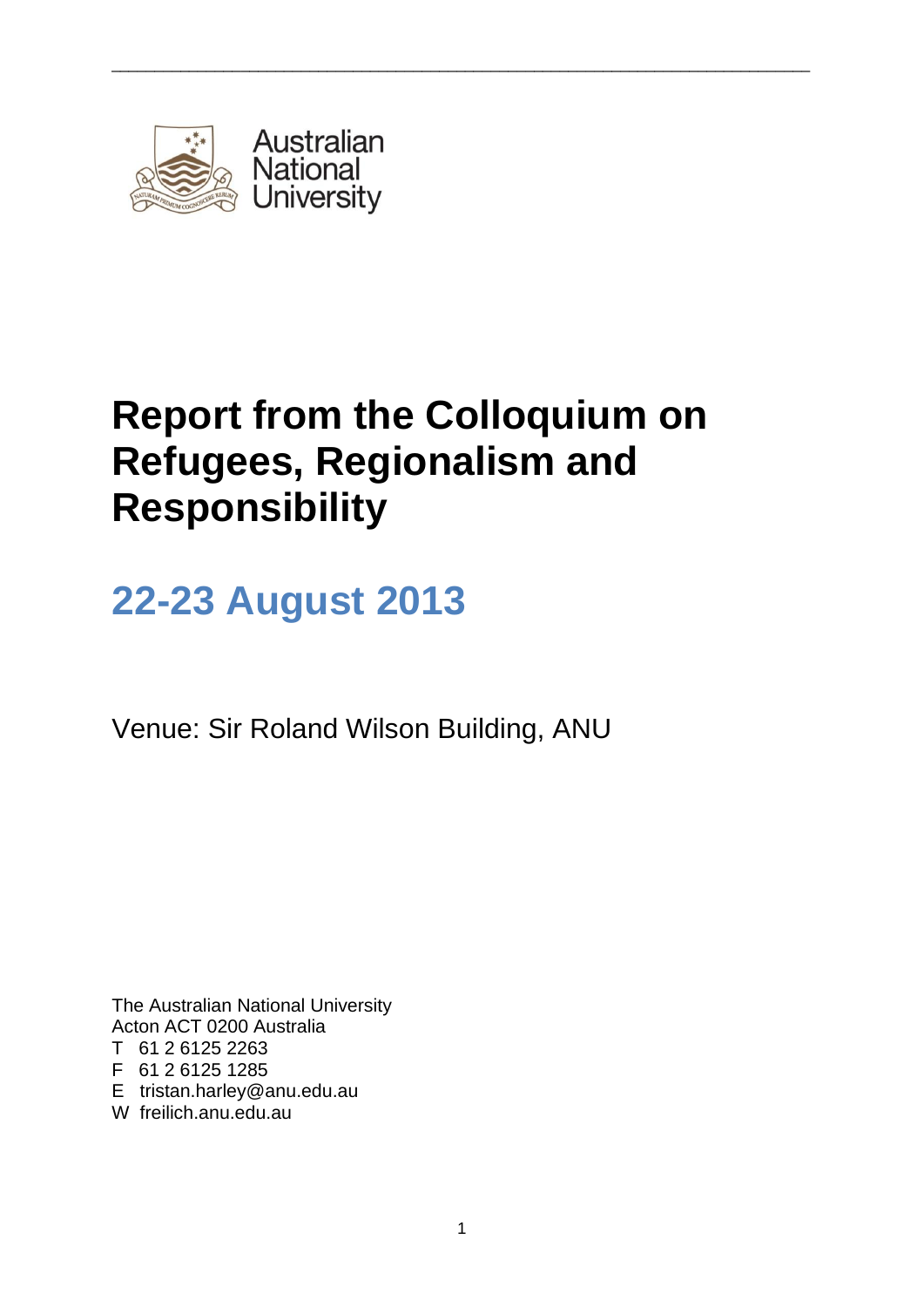## **Introduction**

1. This report broadly reflects the ideas and understandings that emerged from a colloquium on *Refugees, Regionalism and Responsibility* held on 22-23 August, 2013 at the Australian National University. With the exception of the opening address, the statements contained in this report do not necessarily represent the individual views of any participant or any organisation in attendance.

\_\_\_\_\_\_\_\_\_\_\_\_\_\_\_\_\_\_\_\_\_\_\_\_\_\_\_\_\_\_\_\_\_\_\_\_\_\_\_\_\_\_\_\_\_\_\_\_\_\_\_\_\_\_\_\_\_\_\_\_\_\_\_\_\_\_\_\_\_\_\_\_\_\_\_\_\_\_\_\_\_

- 2. Participants at the colloquium included representatives from the United Nations High Commissioner for Refugees (UNHCR), the Association for Southeast Asian Nations (ASEAN) Intergovernmental Commission on Human Rights, the Embassy of Indonesia in Australia, the Asia Pacific Refugee Rights Network, government and NGO (nongovernmental organization) experts, and national and international academics from a range of disciplinary backgrounds. A full list of participants can be found at the end of this report.
- 3. The purpose of the colloquium was to discuss the merits of regional arrangements for sharing responsibility for refugees. Questions considered included the following:
	- What does responsibility sharing for refugees mean? Who should be responsible, why and how?
	- How have regional arrangements for refugees developed? What sort of regionalism do they embody? Do they result in protection and durable solutions for refugees?
	- How should regional cooperation frameworks for refugee protection be developed in the future?
- 4. Professor Penelope Mathew and Mr Tristan Harley co-convened the colloquium and prepared a background paper to inform the discussion at the colloquium. Their research is supported by the Australian Research Council's Discovery Projects funding scheme (project number 120102224).
- 5. Mr Richard Towle, the UNHCR Regional Representative for Australia, New Zealand, Papua New Guinea and the Pacific delivered the opening address to the colloquium.

## **Key Messages**

6. Responsibility for refugees has its roots in many different legal traditions and religions. It is enshrined in several treaties, most importantly the 1951 Convention relating to the Status of Refugees and its 1967 Protocol, and in customary international law. The 1951 Refugee Convention is an effective, practical document that provides protection to millions of people.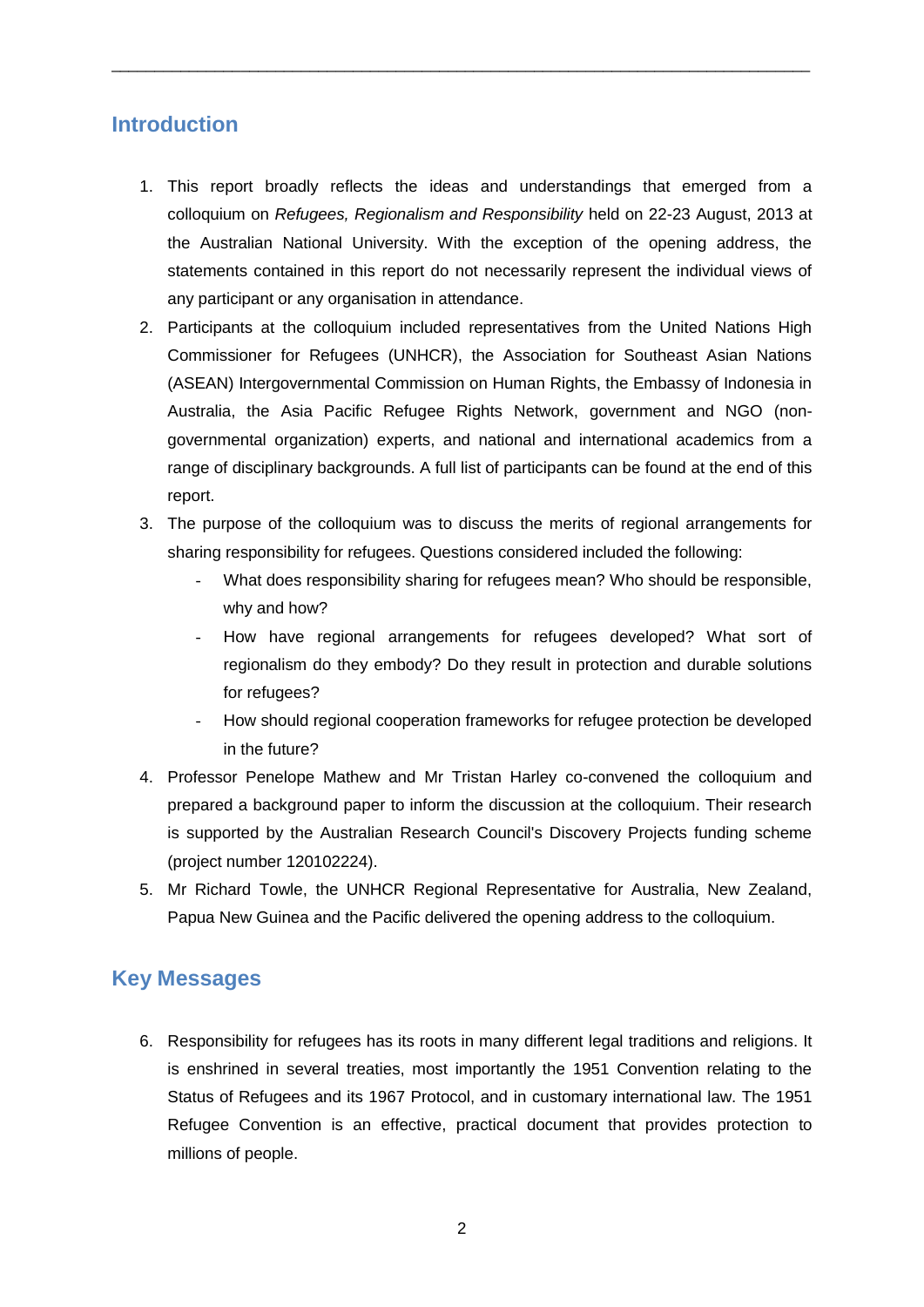7. Responsibility sharing for refugees involves the demarcation of roles, responsibilities and accountabilities among states and should be framed in terms of clear international protection standards and human rights. Responsibility sharing should also be based on principles of equity, respect for sovereignty, reciprocity and solidarity between states in addressing the protection needs of asylum-seekers and refugees.

\_\_\_\_\_\_\_\_\_\_\_\_\_\_\_\_\_\_\_\_\_\_\_\_\_\_\_\_\_\_\_\_\_\_\_\_\_\_\_\_\_\_\_\_\_\_\_\_\_\_\_\_\_\_\_\_\_\_\_\_\_\_\_\_\_\_\_\_\_\_\_\_\_\_\_\_\_\_\_\_\_

- 8. Regional arrangements for sharing responsibility for refugees should complement rather than substitute for states' responsibilities for refugees. They should also seek to achieve a more equitable distribution of the responsibility among states. Deterrence, containment and deflection should not be the basis of regional arrangements. States seeking to physically relocate refugees, particularly in the form of transfers to purportedly safe countries of first asylum or safe third countries, need to guarantee 'effective protection'.
- 9. Regional arrangements must consider the human dimension of why people are moving. While international law does not confer an unfettered right on the part of refugees to choose where they should receive asylum, refugees' preferences should be taken into account. The contributions of refugees should be acknowledged by host communities.
- 10. It is important to establish measurable criteria for the fair and effective distribution of responsibility of refugee protection. Some ways of measuring equitable distribution include distribution based upon a state's capacity to absorb or protect refugees, and financial distribution of responsibility based upon a state's capacity to pay.
- 11. Resettlement programs for refugees need to be expanded. However, resettlement can only play a small role in the protection of refugees and must be used 'strategically', in ways that actually benefit both refugees and the host states from which refugees are being resettled. States must not trade off their asylum obligations against increased resettlement places.
- 12. Responsibility sharing should be prioritized in certain situations, such as rescue at sea emergencies. It is important to distinguish between interception at sea, which necessarily involves the responsibility of the intercepting state, and rescue at sea.
- 13. Regional arrangements should make provision for local integration, or at least for legal status and rights such as work and education for asylum-seekers waiting to be resettled.
- 14. Regional arrangements should monitor the safe return of persons found not to be in need of international protection.
- 15. States should make ongoing financial commitments when implementing regional arrangements. States should also regularly engage with civil society when developing and implementing regional arrangements.
- 16. Regional arrangements can benefit from strong leadership and by emphasising solidarity both towards refugees and among states.
- 17. In the Asia Pacific region, cooperation should be developed through a soft-law approach that attempts to find a convergence of interests among participating states.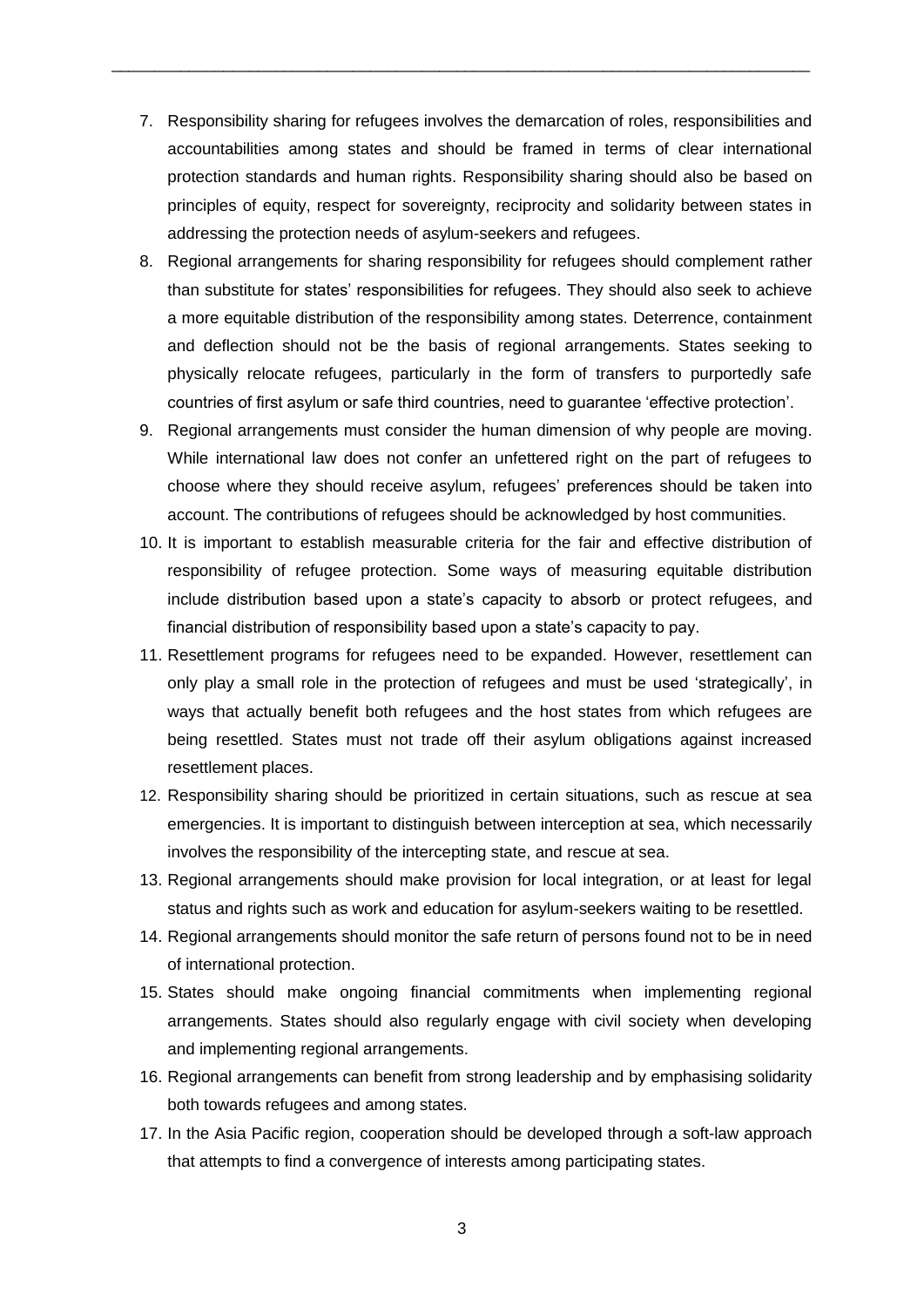## **Opening Address**

Mr Richard Towle, UNHCR Regional Representative for Australia, New Zealand, Papua New Guinea and the Pacific

\_\_\_\_\_\_\_\_\_\_\_\_\_\_\_\_\_\_\_\_\_\_\_\_\_\_\_\_\_\_\_\_\_\_\_\_\_\_\_\_\_\_\_\_\_\_\_\_\_\_\_\_\_\_\_\_\_\_\_\_\_\_\_\_\_\_\_\_\_\_\_\_\_\_\_\_\_\_\_\_\_

- 18. In his opening address to the colloquium, Mr Richard Towle elaborated on some of the core elements of responsibility sharing with respect to the protection of refugees. He indicated that responsibility sharing involves the demarcation of roles, responsibilities and accountabilities among states on a pre-agreed basis and should be framed in terms of clear international protection standards and human rights. Protection standards were important in providing the objective benchmarks for assessing the integrity of the arrangements and in their implementation. UNHCR's view was that responsibility sharing mechanisms should build on and complement national asylum systems, not replace them, otherwise they may become instruments of containment not burden sharing. Mr Towle also stated that cooperation should be based on principles of equity, respect for sovereignty, reciprocity and solidarity between states in addressing the protection needs of asylum-seekers and refugees.
- 19. Mr Towle noted that comprehensive regional cooperation can and should accommodate the legitimate concerns of states (including security and border control) and protect asylum-seekers and refugees. It is important to find ways of demonstrating that, by addressing the humanitarian needs and protection of refugees, states can also solve other challenges they face. For example, registration of asylum-seekers helps states identify people who may already be in the host community and provides a system in which they can be processed and managed. Similarly, clearly defined protocols on rescue at sea and interceptions, that set out the roles and responsibilities of different states and other actors, can both reduce the risk of loss of life and also minimise misunderstandings and tensions between states. Regional frameworks for cooperation can provide a pragmatic, coherent but also principled basis through which the international community can provide support and assistance, including by offering resettlement places, funding and supporting the return of people found not to be in need of protection.
- 20. Mr Towle suggested that when developing responsibility-sharing arrangements at the regional level, states need to find a convergence of interests. States that tried to impose their own diagnosis and solutions on others would not attract the 'buy-in' and support of other states, particularly if the concerns of those states were not also addressed. Mr Towle also argued that deterrence, containment and deflection should not be the basis of regionalism. Noting that many states' language of engagement with each other is currently focussed on border control and security, he argued that there must be more creative ways of reconciling human security with state security. He referred to some of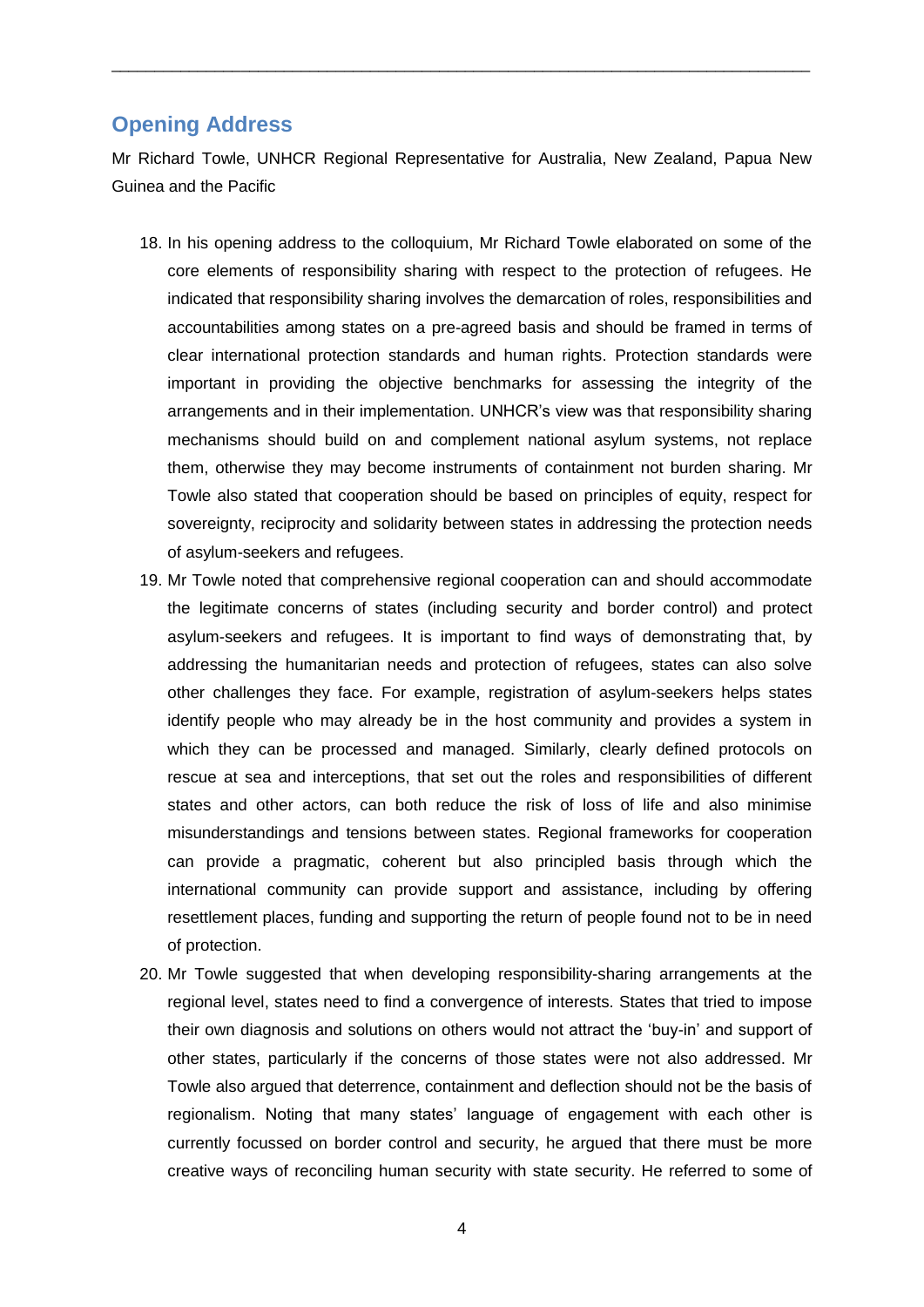the positive developments in the Bali Process on People Smuggling, Trafficking in Persons and Related Transnational Crime (Bali Process)<sup>1</sup> and the *Jakarta Declaration on* Addressing Irregular Movement of Persons,<sup>2</sup> in which states have acknowledged the need for protection-sensitive migration management.

\_\_\_\_\_\_\_\_\_\_\_\_\_\_\_\_\_\_\_\_\_\_\_\_\_\_\_\_\_\_\_\_\_\_\_\_\_\_\_\_\_\_\_\_\_\_\_\_\_\_\_\_\_\_\_\_\_\_\_\_\_\_\_\_\_\_\_\_\_\_\_\_\_\_\_\_\_\_\_\_\_

- 21. Mr Towle presented six ways in which states such as Australia can contribute to responsibility sharing arrangements. These are:
	- Continuing to provide financial support to assist refugees and UNHCR in other parts of the world;
	- Contributing Australian nationals to humanitarian and refugee operations globally;
	- Maintaining a strong and expanded resettlement programme that is based on UNHCR's global protection priorities, and not dictated by the narrower geopolitical or strategic interests of the state;
	- Maintaining strong and unequivocal support for asylum as a legitimate means for refugees to secure protection and to avoid the mischaracterisation of 'resettlement' as legitimate and the irregular movement and arrival of asylum as illegitimate:
	- Demonstrating diplomatic and political leadership on the 'global stage' by providing positive contributions to the development of refugee doctrine, policy and humanitarian operations; and
	- Providing leadership for the protection of the institution of asylum by, among other things, continuing to support and build on the 1951 Refugee Convention.<sup>3</sup>
- 22. Mr Towle expressed concern about recent developments in Australia with regard to asylum-seekers and refugees. Many of Australia's policies and approaches run the real risk of harming refugees, as well as undermining relationships with key actors in the region, whose support and cooperation will be fundamental if genuine regional cooperation is to be achieved. He noted that the so-called 'regional resettlement arrangements' between Australia and Nauru, and Australia and Papua New Guinea are problematic for two fundamental reasons: first, they do not provide an adequate level of protection for transferees that is consistent with international standards; second, they do not have the essential ingredients of burden and responsibility sharing. Nauru and PNG are not on the 'people movement' routes and their only exposure to these issues is through asylum-seekers and refugees who are forcibly transferred to their territories by Australia. The arrangements are, fundamentally, 'off shore processing' facilities under Australia's control. They can be seen as burden-shifting arrangements that may actually undermine efforts to develop a stronger level of regional cooperation with like-situated

1

<sup>1</sup> Available at [http://www.baliprocess.net](http://www.baliprocess.net/)

<sup>&</sup>lt;sup>2</sup> Available at<http://www.unhcr.org/5214ae709.html>

<sup>&</sup>lt;sup>3</sup> Convention relating to the Status of Refugees, opened for signature 28 July 1951, 189 UNTS 150 (entered into force 22 April 1954).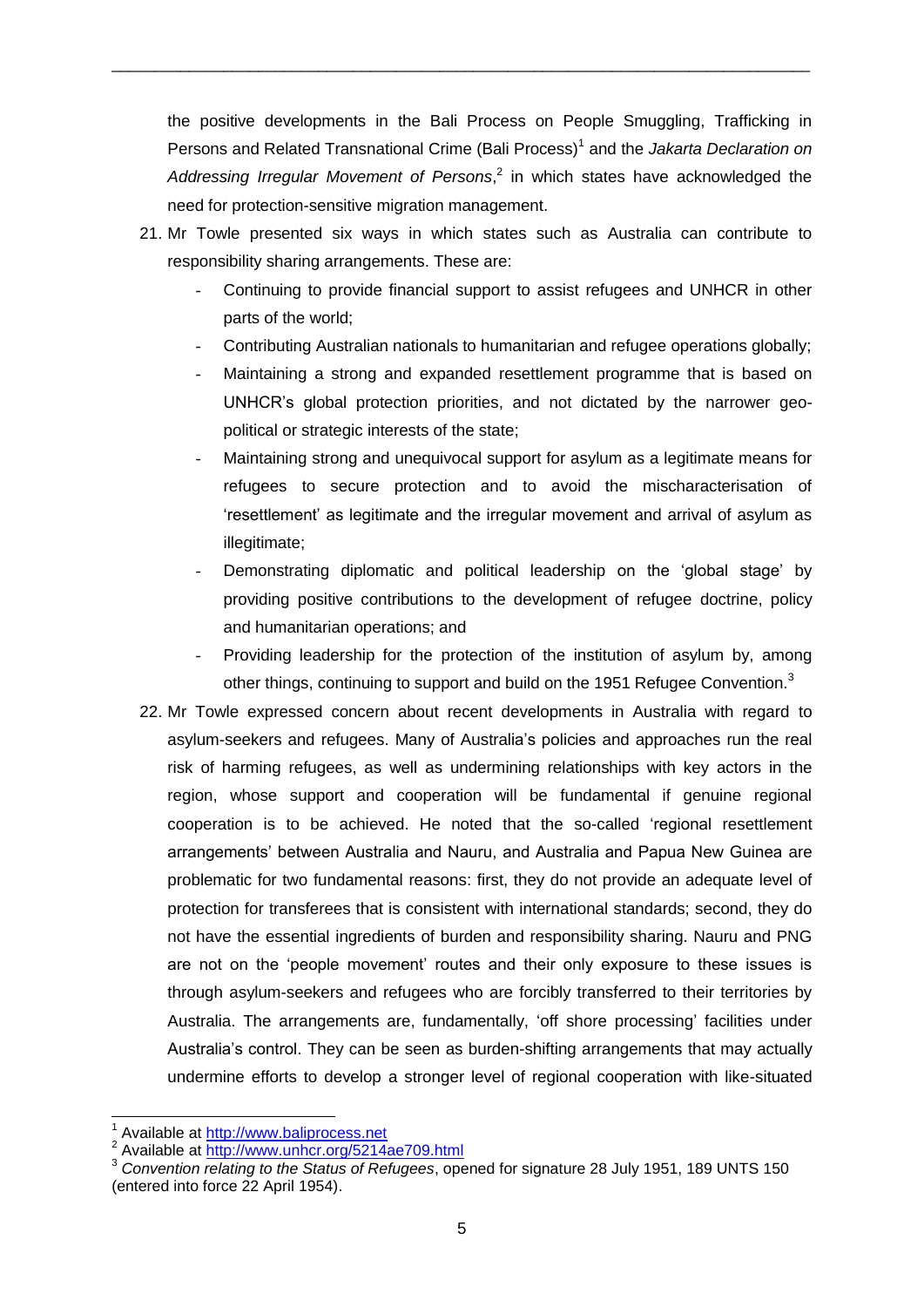states and, if replicated elsewhere, could undermine the global asylum and refugee regime. The notion that a sovereign state may absolve itself of its legal protection responsibilities by transferring people to another state weakens international solidarity towards refugees.

\_\_\_\_\_\_\_\_\_\_\_\_\_\_\_\_\_\_\_\_\_\_\_\_\_\_\_\_\_\_\_\_\_\_\_\_\_\_\_\_\_\_\_\_\_\_\_\_\_\_\_\_\_\_\_\_\_\_\_\_\_\_\_\_\_\_\_\_\_\_\_\_\_\_\_\_\_\_\_\_\_

23. Finally, Mr Towle reiterated the importance of considering the views of refugee communities and their societies when developing appropriate state responses. He stated that it is essential not to ignore the human dimension of why people are moving.

## **SESSION I: The responsibility to protect refugees**

- 24. In the first session, participants were asked to consider the philosophical and religious underpinnings for refugee protection, and whether there is global consensus that refugee protection is essential. Participants also addressed the barriers to universal adherence to the 1951 Refugee Convention and/or 1967 Protocol, $4$  and considered whether there were stronger arguments which could be put forward to further build commitment to refugee protection.
- 25. The background paper for the colloquium noted that asylum has its roots in different traditions and religions. During the colloquium discussion, it was suggested that asylum as an ethical concept has its origin in religion and morality, which is reflected in law, and that there is general consensus among major religions regarding the treatment of the stranger. Participants indicated that there is value in recalling the moral and religious consensus around the concept of asylum, particularly given the suggestions in public discourse in some countries that the Refugee Convention is out of date and the fact that some countries which are not party to the Convention nevertheless do have a religious or moral commitment to asylum.
- 26. The colloquium noted the initiatives by UNHCR and others to develop a more thorough understanding of the links between faith and protection, particularly the 'Welcoming the Stranger' initiative.<sup>5</sup> This initiative presents for the first time the common ground on protection among the world's major faiths as a way of inspiring further protection, holding accountable faith leaders who promote violence and xenophobia, and preventing religion from being used as a tool of oppression and division.
- 27. Participants expressed differing views as to whether there is global consensus that refugee protection is essential. At the inter-state level, it was noted that three quarters of the international community are party to the 1951 Refugee Convention and/or its Protocol and that there is broad acceptance that *non-refoulement* (the obligation not to return a

 4 *Protocol relating to the Status of Refugees*, opened for signature 31 January 1967, 606 UNTS 267 (entered into force 4 October 1967).

<sup>5</sup> See UNHCR, *Welcoming the Stranger: Affirmations for Faith Leaders* (UNHCR, 2013). Available at <http://www.unhcr.org/51b6de419.html>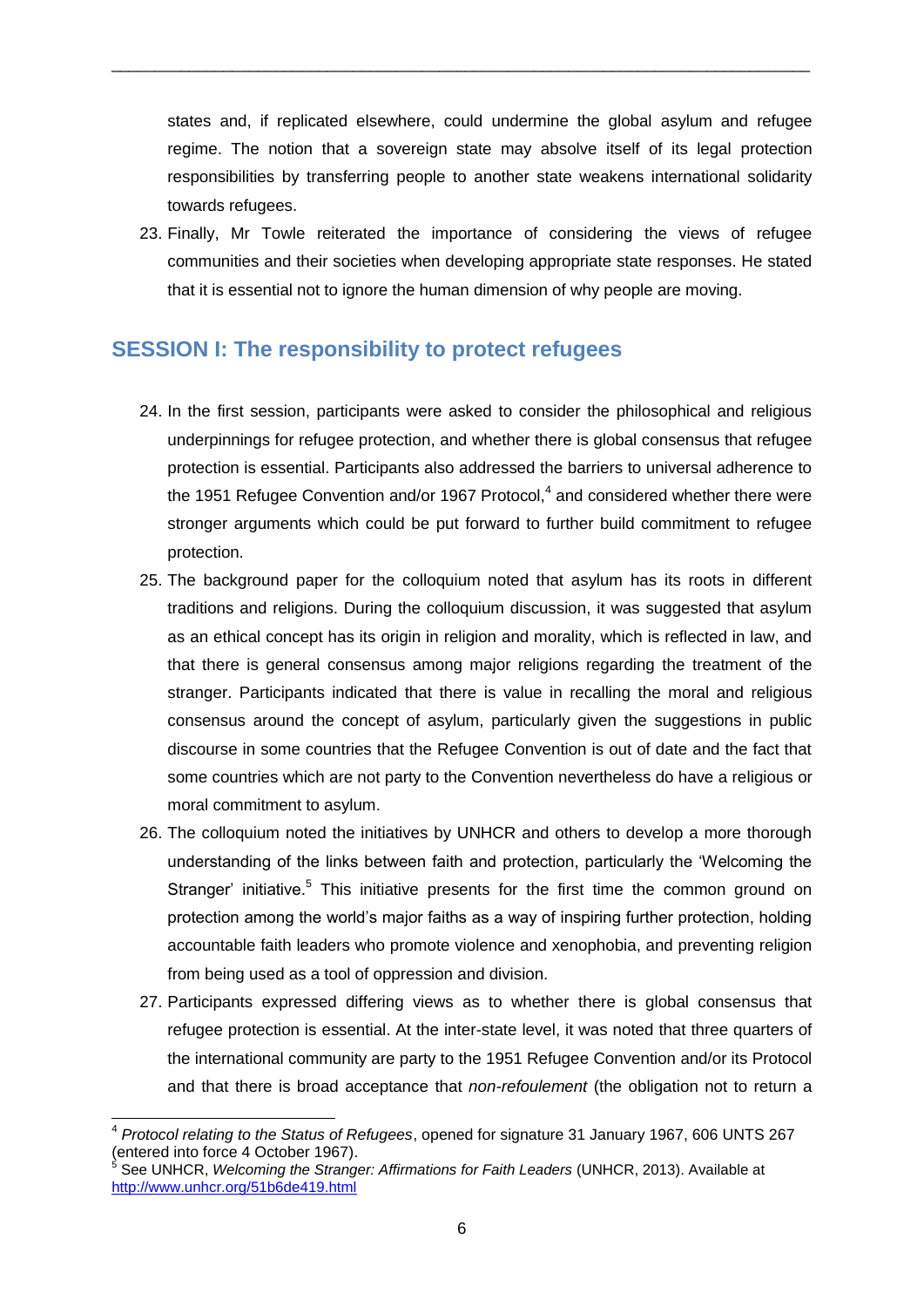refugee to a place of persecution) is also customary international law, binding on all states, whether or not they are party to the relevant treaties.

\_\_\_\_\_\_\_\_\_\_\_\_\_\_\_\_\_\_\_\_\_\_\_\_\_\_\_\_\_\_\_\_\_\_\_\_\_\_\_\_\_\_\_\_\_\_\_\_\_\_\_\_\_\_\_\_\_\_\_\_\_\_\_\_\_\_\_\_\_\_\_\_\_\_\_\_\_\_\_\_\_

- 28. However, other participants referred to the public discourse within some of the states which are party to the Convention and/or Protocol and the ways in which politicians have manipulated the issue of refugees for political gain, as evidence that there is no consensus. Concerns were also raised about the subjugation of the principle of asylum to migration and border security.
- 29. Some participants noted the ways in which the ideological conception of refugee protection has changed since the adoption of the 1951 Refugee Convention, noting the shift from the Cold War context in which refugees from communist countries were welcomed, to the situation today where the connection between protection needs and inter-state inequalities, such as poverty or lack of development, does not always serve to strengthen public support for refugee protection. However, there was general consensus that the 1951 Refugee Convention is still an effective, practical document that provides protection to millions of people all around the world.
- 30. Some participants suggested that arguments for grant of refugee protection could be strengthened by turning to international disaster law and the concept of responsibility to protect. However, there was no general consensus among participants on the merits of focussing on these areas of law.
- 31. Other participants noted the need to focus on refugee contributions to society and the heroism of refugees so as to change the perception that refugees are a burden on society.

## **SESSION II: Rationales and criteria for responsibility sharing**

32. During the second session, participants considered the most compelling reasons for sharing responsibility for refugees and the criteria which should be used for allocating responsibility among states.

#### **Rationales**

- 33. Some of the motivations canvassed for sharing responsibility for refugees included the importance of establishing a more equitable distribution of responsibility among states; enhancing the protection of refugees; cooperation as a form of inter-state insurance to assist states in events of mass influx; economic efficiency; functional necessity (i.e., sharing responsibility promotes better protection outcomes); national self-interest; and avoiding dangerous secondary movement.
- 34. Participants discussed the role of national self-interest as a driving factor in encouraging international cooperation in the protection of refugees. Participants suggested that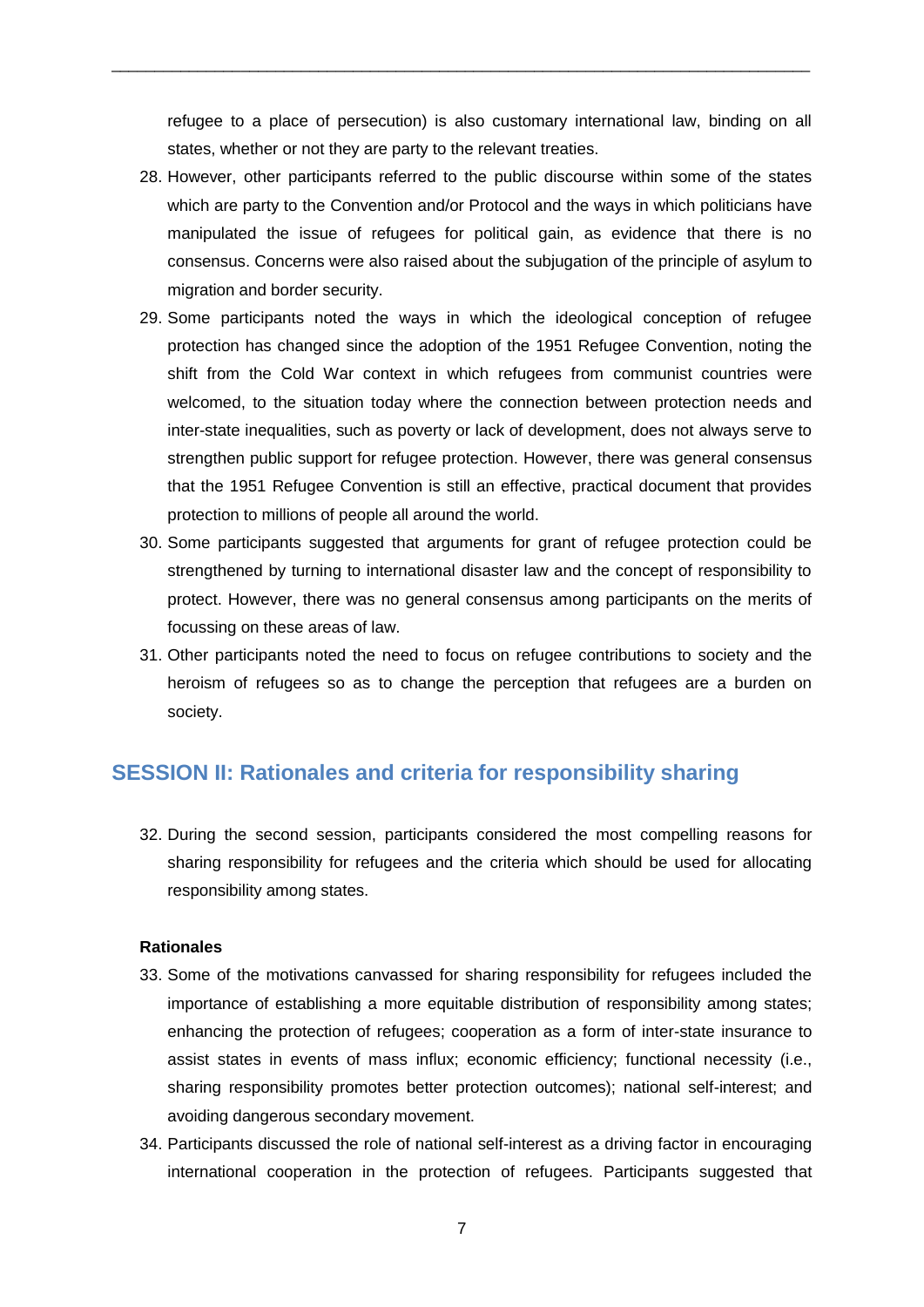national self-interest has been a dominant motivation in the development of regional arrangements historically.

\_\_\_\_\_\_\_\_\_\_\_\_\_\_\_\_\_\_\_\_\_\_\_\_\_\_\_\_\_\_\_\_\_\_\_\_\_\_\_\_\_\_\_\_\_\_\_\_\_\_\_\_\_\_\_\_\_\_\_\_\_\_\_\_\_\_\_\_\_\_\_\_\_\_\_\_\_\_\_\_\_

35. Some participants noted that the concept of security is sufficiently flexible to incorporate the concept of human security within its framework, and this may provide a platform for states to engage in collective action.

#### **Criteria**

- 36. There was general agreement that it is important to establish measurable criteria for the distribution of responsibility of refugee protection. Some ways of measuring equitable distribution of responsibility for hosting refugees discussed in the background paper included distribution based upon a state's capacity to absorb refugees; financial distribution of responsibility based upon a state's capacity to pay; and distribution of responsibility based on a state's capacity to protect refugees.
- 37. Participants suggested that GDP alone is not a reliable way to measure a country's capacity to handle refugees, and that it is important to measure the quality of protection.
- 38. Participants suggested that the preferences of refugees should be taken into account. However, participants also acknowledged that international law does not confer an unfettered right on the part of refugees to choose where they should receive asylum.
- 39. It was also suggested that it is important to consider which actors such as governments, UNHCR and civil society groups - are best placed to fulfil particular roles in the protection of refugees.

## **SESSION III: Mechanisms for responsibility sharing Part 1**

40. Session III of the colloquium focused on mechanisms to share responsibility for refugees. Some of the mechanisms discussed included development aid linked to local integration; twinning resettlement with local integration; refugee quotas; markets for refugee quotas; labour migration schemes; targeted development assistance; consumer-based mechanisms such as lotteries; and new funding models for UNHCR.

#### **Development aid and local integration**

41. Participants suggested that while aid can be a useful international problem-solving tool, it can only ever be part of the solution. The ability of aid to stabilize a country is weak and the main effect of aid is primarily to act as a catalyst or an inducement for states to mobilize resources in a manner that prioritizes health and well-being of persons within its jurisdiction. For example, Australia's overseas development assistance for schools can be predicated on the assisted state's education spending commitments.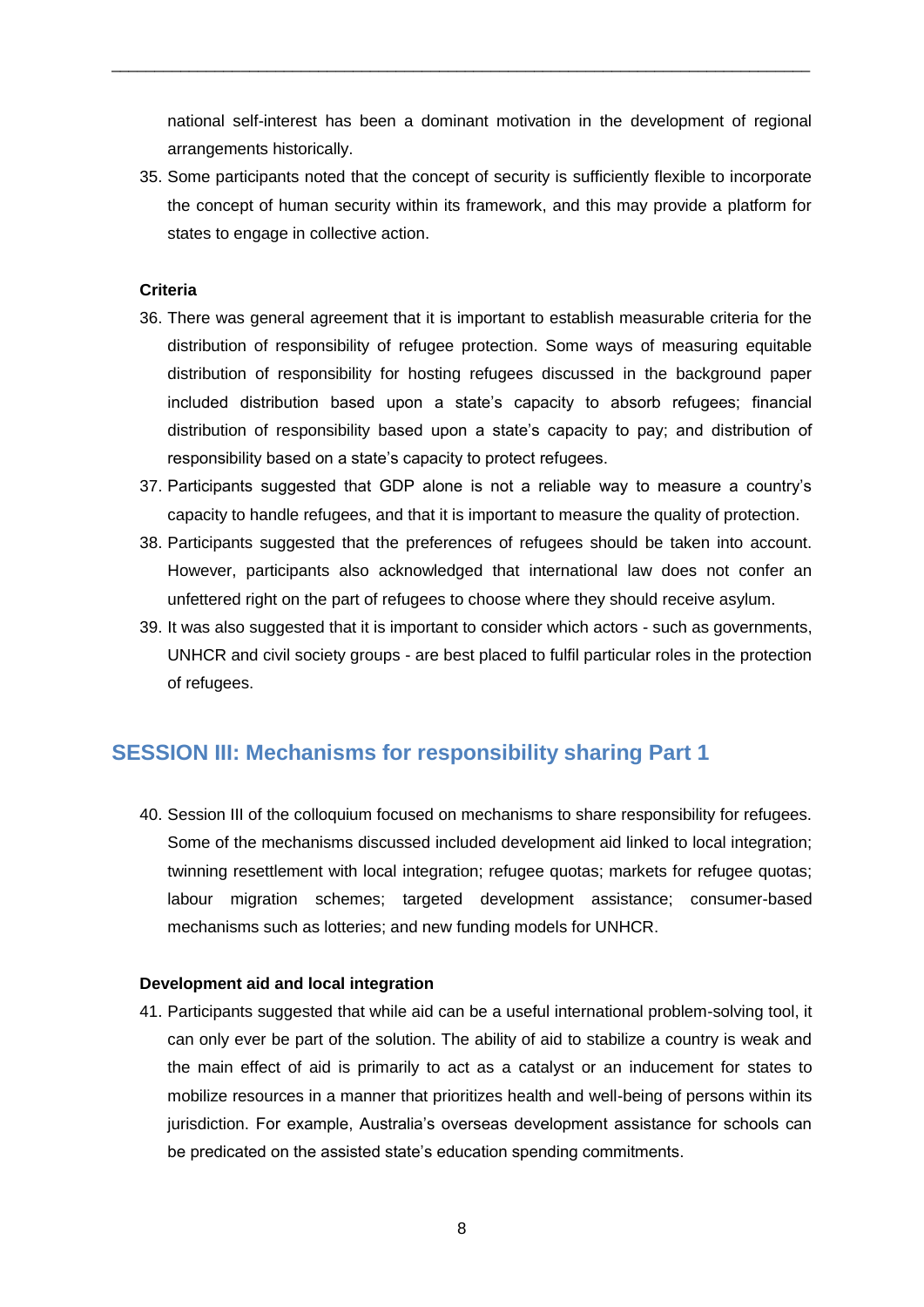42. One proposal suggested is that aid be provided on a 'safe-to-fail' basis, for example, in areas such as cross-border education opportunities. Safe-to-fail means that the individual beneficiaries receive something that is good for them as a result of aid, even if the greater objective is not necessarily achieved. For example, education opportunities are offered to refugees with a view to aiding local integration, but even if local integration does not eventuate, the refugees still have received an education. This should be done in a way that benefits both citizens and refugees, and pays attention to the situation on both sides of the border between a host country and a country of origin. For example, Afghan refugees in a Pakistani refugee camp should receive an education on the same terms as the Pakistani citizens in the region of the camp as well as the Afghan citizens on the other side of the border. This avoids pull factors and local resentment towards refugees.

\_\_\_\_\_\_\_\_\_\_\_\_\_\_\_\_\_\_\_\_\_\_\_\_\_\_\_\_\_\_\_\_\_\_\_\_\_\_\_\_\_\_\_\_\_\_\_\_\_\_\_\_\_\_\_\_\_\_\_\_\_\_\_\_\_\_\_\_\_\_\_\_\_\_\_\_\_\_\_\_\_

43. Another issue addressed was the practical separation between humanitarian and development funding and the need to access development funding to aid refugee protection. The OECD Development Assistance Committee Guidelines might also need to be revised given the developments in Australia whereby assistance to onshore asylum-seekers is now categorised as overseas aid. Finally, it was noted that there needs to be better coordination among aid donors so that common objectives are achieved.

#### **Resettlement quotas**

44. Participants indicated that while resettlement programs need to be expanded, resettlement as a protection mechanism will only ever play a small role in the protection of refugees globally. Participants expressed concern that some states wish to trade off their asylum obligations against increased resettlement places. Participants also questioned how 'strategic' resettlement has been, noting that in some cases refugee protection has not improved in the host states from which refugees are being resettled.

#### **New funding models for UNHCR**

45. Participants affirmed the important work of UNHCR and stated that it was important to continue to evaluate whether its funding was sufficient and how it was funded. Funding for refugees in urban settings was mentioned as an area of particular concern. Participants also indicated that increased funding for UNHCR cannot be at the expense of state responsibility for protection.

#### **Leading by example**

46. Participants agreed that an important tool in the development of responsibility sharing is for states to lead by example. For example, some participants proposed that Australian ratification of the Convention on the Protection of the Rights of All Migrant Workers and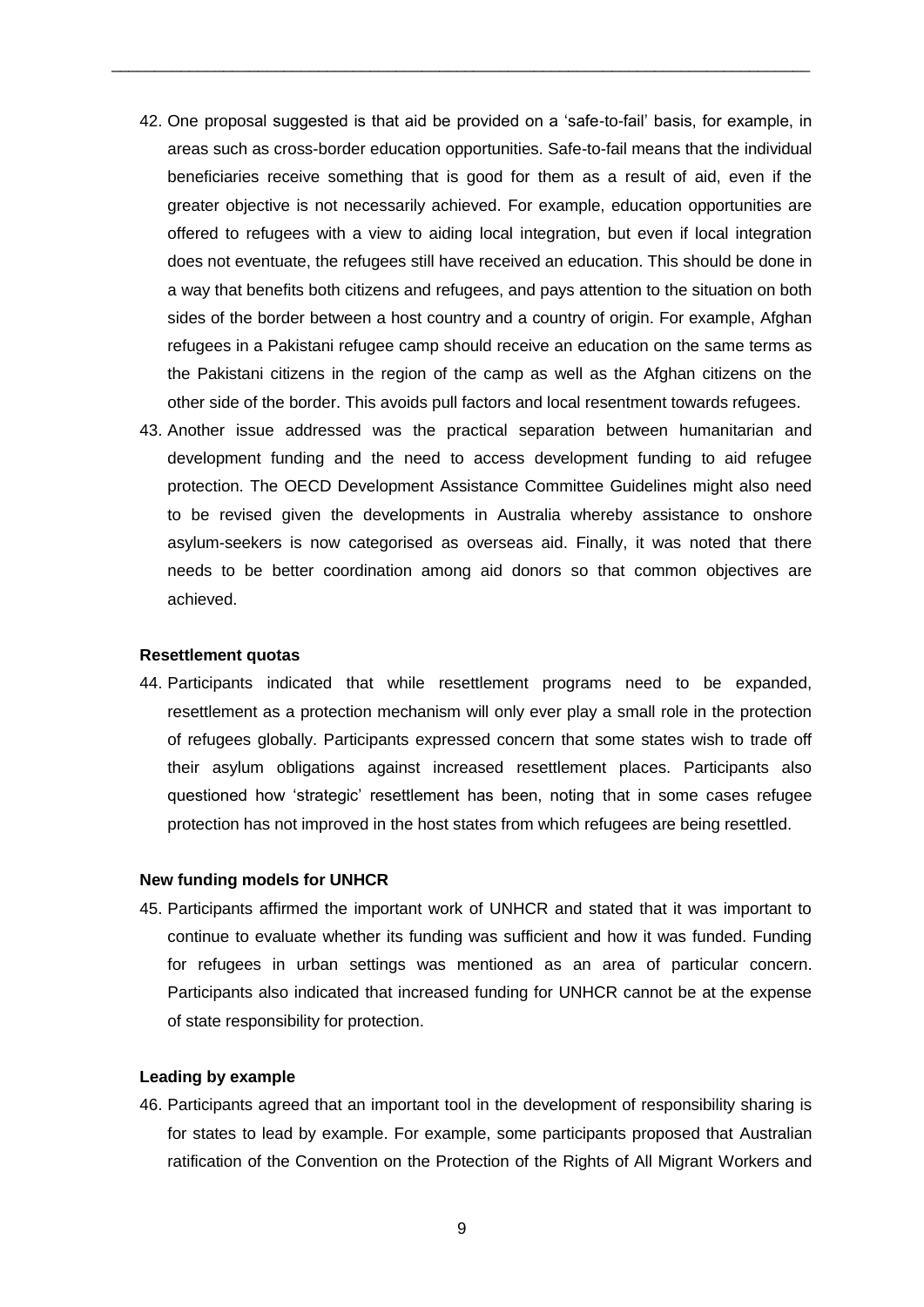Members of Their Families would be a positive sign of good-will and commitment to other countries in the Asia Pacific region, for whom migrant workers are a higher priority than asylum-seekers.

\_\_\_\_\_\_\_\_\_\_\_\_\_\_\_\_\_\_\_\_\_\_\_\_\_\_\_\_\_\_\_\_\_\_\_\_\_\_\_\_\_\_\_\_\_\_\_\_\_\_\_\_\_\_\_\_\_\_\_\_\_\_\_\_\_\_\_\_\_\_\_\_\_\_\_\_\_\_\_\_\_

- 47. Finally, participants considered the types of inter-state collaboration that may take place and suggested that, based on the evidence drawn from attempts at burden sharing in climate change policy, it is better to prioritize bottom-up approaches (such as small regional approaches) as opposed to top-down approaches (such as global conferences).
- 48. Participants also added that 'minilateral' engagement may be the way forward. Minilateralism refers to establishing negotiations among the smallest number of states that are needed to achieve the greatest possible outcomes to a given problem.<sup>6</sup> It was noted that the key to success is to look for convergence and commonality of interests among states.

## **SESSION IV: Mechanisms for responsibility sharing Part 2**

- 49. In the fourth session of the colloquium, participants considered whether responsibility sharing should be prioritized in certain situations, such as in mass influx, protracted refugee situations, and rescue at sea emergencies. Another topic of discussion was whether certain prerequisites were required before physical relocation of refugees occurred.
- 50. There was general agreement that responsibility sharing should be prioritized in certain situations. However, the situations of mass influx and protracted refugee situations raised some difficult definitional issues.

#### **Mass influx**

-

51. Participants suggested that the key question in relation to a mass influx was state capacity i.e., whether a state's ability to determine refugee status and provide protection was overwhelmed. It was noted that one of states' motivations in attempting to define a situation of mass influx was to put forward a case for derogating from refugee protection, rather than to use it as a basis for sharing responsibility for refugees.

#### **Protracted refugee situations**

52. Participants noted the unsettled approach to defining a protracted refugee situation. For example, one participant indicated that the UNHCR definition focuses on a minimum number of refugees and requires that the refugees share the same nationality. It was suggested that it could be more productive to focus on a state's capacity to absorb

<sup>6</sup> See Moisés Naím, 'Minilateralism' (2009) (173) *Foreign Policy* 136, 135 (sic); Robyn Eckersley, 'Moving forward in the climate negotiations: multilateralism or minilateralism?' (2012) 12(2) *Global environmental politics* 24, 32.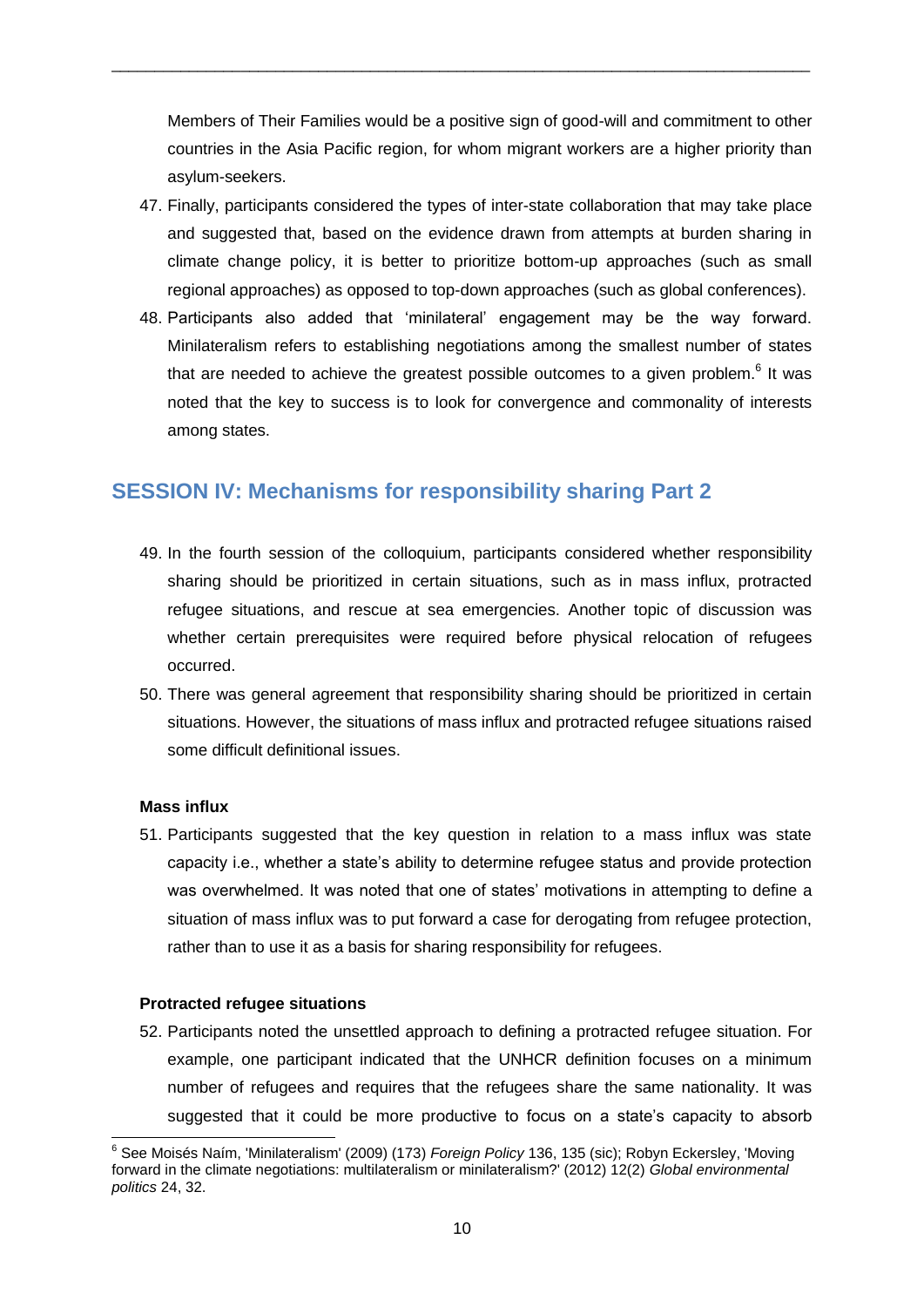refugees (i.e., whether there was a mass influx), as opposed to elements which highlighted the source of the refugee flow. Solidarity and cooperation to prevent protracted refugee situations were viewed as key.

\_\_\_\_\_\_\_\_\_\_\_\_\_\_\_\_\_\_\_\_\_\_\_\_\_\_\_\_\_\_\_\_\_\_\_\_\_\_\_\_\_\_\_\_\_\_\_\_\_\_\_\_\_\_\_\_\_\_\_\_\_\_\_\_\_\_\_\_\_\_\_\_\_\_\_\_\_\_\_\_\_

#### **Rescue at sea emergencies**

- 53. Participants suggested that there is growing awareness among states that there are limitations to unilateral action and no state can deal with this issue alone. There was agreement that responsibility sharing in rescue at sea emergencies should be prioritized. Participants referred to the *Regional Roundtable on Irregular Movements by Sea in the Asia-Pacific Region*, which suggests that states that agree to receive and disembark persons rescued at sea need guarantees that they will not be left on their own in dealing with the rescued persons following disembarkation.
- 54. Participants discussed the need for clearer rules regarding the distribution of responsibility among states in rescue at sea emergencies. Participants were particularly focussed on the reception measures to be put in place once rescues at sea occur, as lack of clear guidance on these measures jeopardizes commitment to rescue at sea. It was noted that UNHCR has developed a *Model Framework for Cooperation following Rescue at Sea Operations involving Refugees and Asylum-Seekers*. This Model Framework demarcates possible roles and responsibilities for states, such as coordinating and carrying out search and rescue activities, providing places for disembarkation, processing and providing solutions to rescued persons, and providing financial support to affected states.<sup>8</sup>
- 55. It was noted that it was important to distinguish between interception and rescue at sea so that states do not invoke a need to share responsibility through disembarkation procedures when it is clear that the intercepting state should take responsibility for the refugees itself since it has exercised its jurisdiction over them.
- 56. Finally, the utility of the International Catholic Migration Commission's first aid, recovery and referral model in the Mediterranean was noted as a potential way of enhancing protection and inter-state cooperation in rescue at sea emergencies.<sup>9</sup>

#### **Other priority situations**

57. Participants also considered other situations that may warrant the prioritization of responsibility sharing mechanisms. These situations included systemic failures to provide

<sup>1</sup> <sup>7</sup> UNHCR, *Co-Chairs' Summary: Regional Roundtable on Irregular Movements by Sea in the Asia-Pacific Region* (UNHCR, 18-20 March 2013). Available at<http://www.refworld.org/docid/51e3bcfe4.html>

<sup>8</sup> UNHCR, 'Summary Conclusions on Refugee and Asylum-Seekers in Distress at Sea - how best to respond?' (Djibouti, 8-10 November 2011). Available at<http://www.refworld.org/pdfid/4ede0d392.pdf> <sup>9</sup> International Catholic Migration Commission, 'First aid, recovery and referral: Addressing gaps in response to migrant victims of violence or trauma within a distinct slice of time' (Paper presented at the UNHCR Annual Consultations with NGOs, Geneva, Switzerland, 25 June 2008). Available at

[http://www.icmc.net/system/files/activity/first\\_aid\\_recovery\\_referraldoc\\_10451\\_pdf\\_32054.pdf](http://www.icmc.net/system/files/activity/first_aid_recovery_referraldoc_10451_pdf_32054.pdf)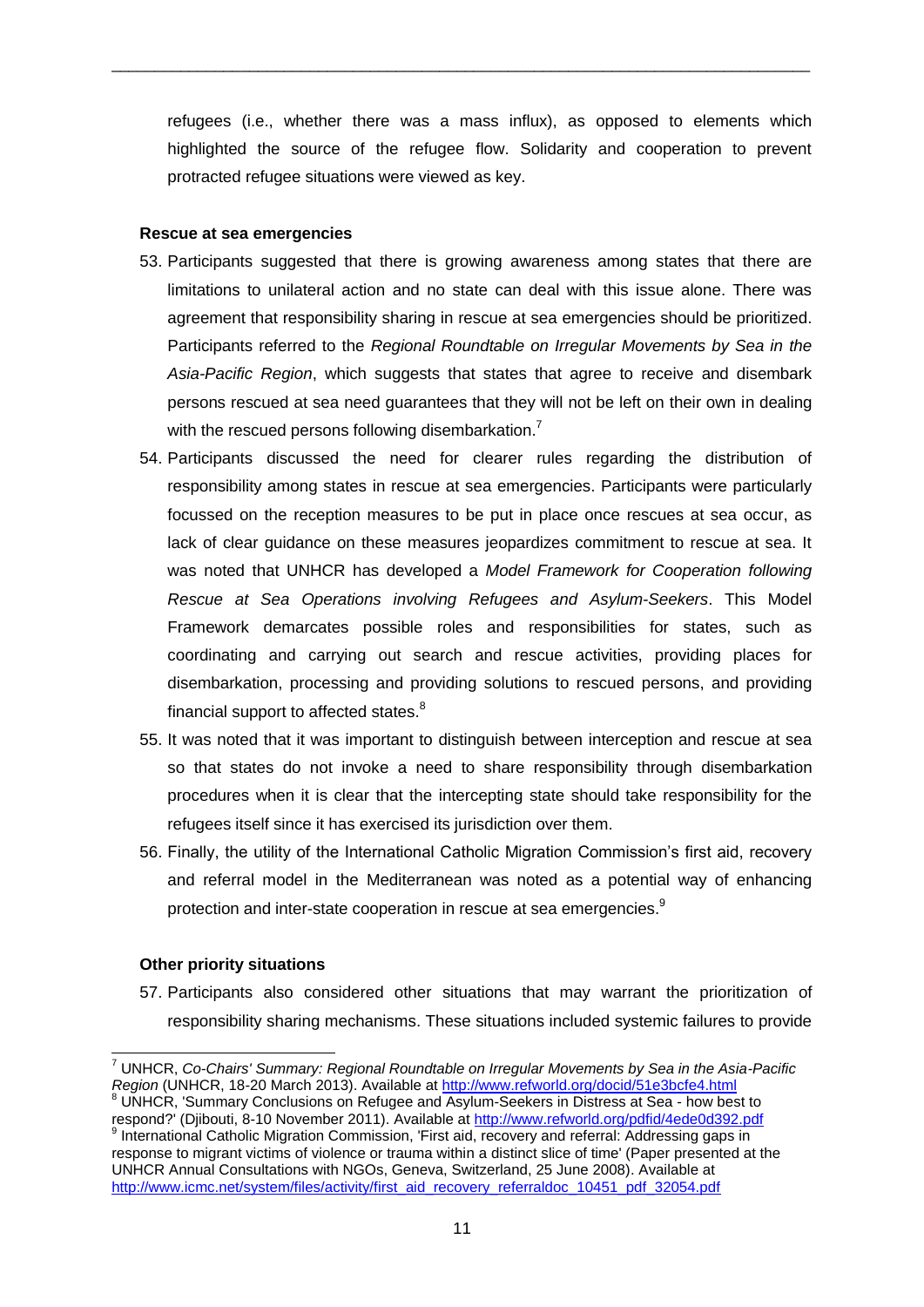effective protection to refugees, and situations where states face warfare, civil warfare and/or political collapse.

\_\_\_\_\_\_\_\_\_\_\_\_\_\_\_\_\_\_\_\_\_\_\_\_\_\_\_\_\_\_\_\_\_\_\_\_\_\_\_\_\_\_\_\_\_\_\_\_\_\_\_\_\_\_\_\_\_\_\_\_\_\_\_\_\_\_\_\_\_\_\_\_\_\_\_\_\_\_\_\_\_

#### **Prerequisites for the physical relocation of refugees**

58. Participants agreed that where states seek to physically relocate refugees, particularly in the form of transfers to purportedly safe countries of first asylum or safe third countries, there should be limits to such actions. 'Effective protection' needs to be guaranteed. Participants referred to UNHCR's *Guidance Note on bilateral and/or multilateral transfer arrangements of asylum-seekers*, reiterating that asylum-seekers must be subject to procedural safeguards, protected from *refoulement*, able to access fair and efficient refugee status determination processes, treated in accordance with international standards and, if recognised as being in need of international protection, be able to enjoy asylum or to access a durable solution.<sup>10</sup>

## **SESSION V: Drawing lessons from past and present regional arrangements**

- 59. In Session V of the Colloquium, participants were asked to examine both past and present formal regional responsibility sharing arrangements that have been developed for the protection of refugees. Participants considered which of the regional arrangements were most useful as models and why, and whether there were particular elements from these arrangements that could be adopted on their own, or in combination, as part of a new arrangement.
- 60. The arrangements discussed included the Comprehensive Plan of Action for Indochinese Refugees (CPA), the International Conferences on Assistance to Refugees in Africa (ICARA I and II), the International Conference on Central American Refugees (CIREFCA), the Common European Asylum System CEAS), the 2004 Mexico Declaration and Plan of Action to Strengthen International Protection of Refugees in Latin America (MPA), the Bali Process in the Asia Pacific and the Almaty Process on Mixed Migration in Central Asia.
- 61. During discussion, it was noted that some relevant questions for comparing and assessing the various regional arrangements included the following:
	- Did the arrangement achieve lasting protection dividends?
	- Did the arrangement result in the development of sustainable infrastructure?
	- What kind of transformation did the regional arrangement bring about?
	- Were all necessary actors engaged in the regional arrangement?

-

<sup>10</sup> UNHCR, *Guidance Note on bilateral and/or multilateral transfer arrangements of asylum-seekers* (UNHCR, 2013). Available at<http://www.refworld.org/pdfid/51af82794.pdf>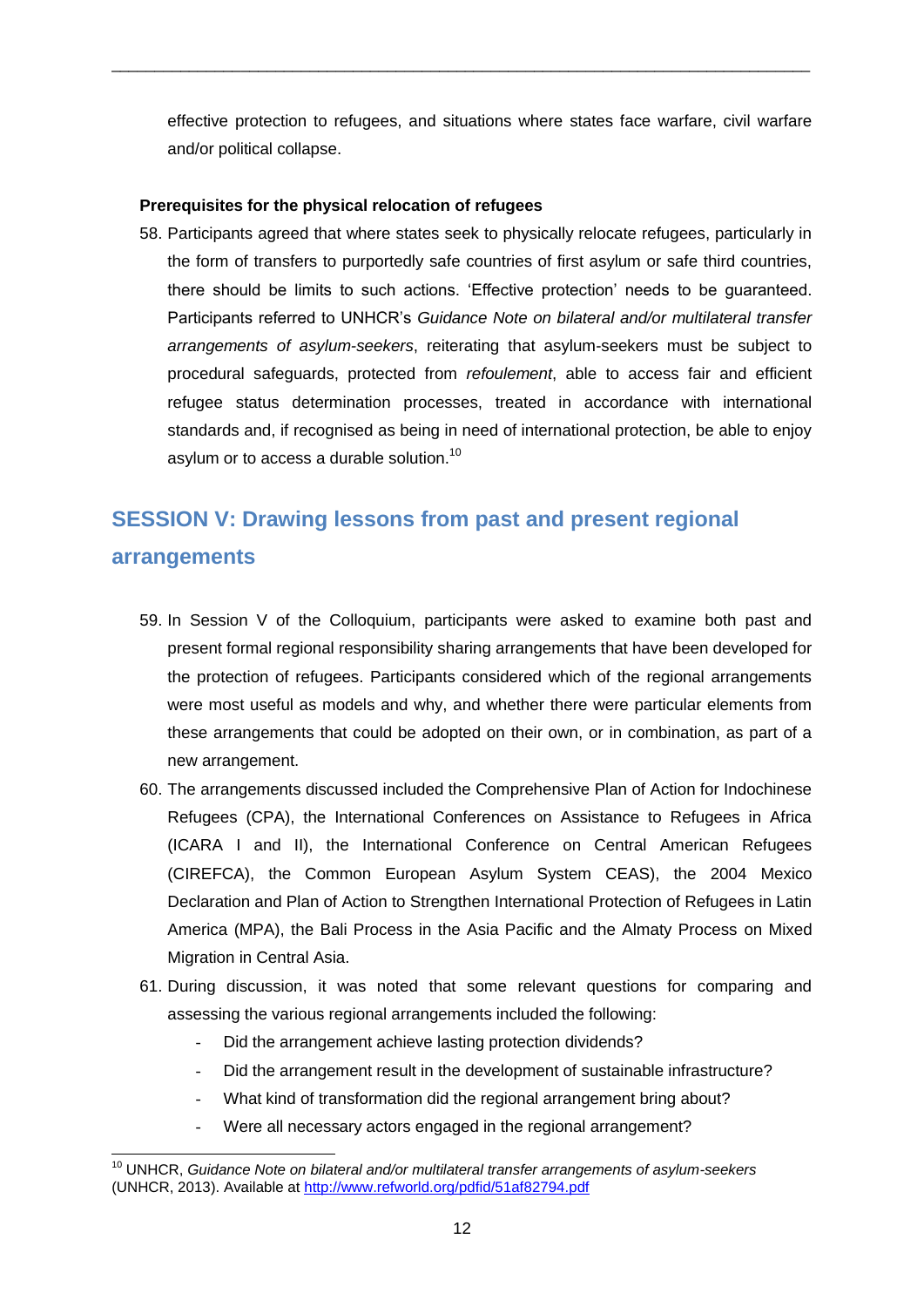Was there an enabling public or political discourse that went along with the arrangement? Did this discourse support or go against regional arrangements?

\_\_\_\_\_\_\_\_\_\_\_\_\_\_\_\_\_\_\_\_\_\_\_\_\_\_\_\_\_\_\_\_\_\_\_\_\_\_\_\_\_\_\_\_\_\_\_\_\_\_\_\_\_\_\_\_\_\_\_\_\_\_\_\_\_\_\_\_\_\_\_\_\_\_\_\_\_\_\_\_\_

Were the compromises made in order to reach agreement acceptable from a protection point of view?

#### **CPA**

- 62. Participants noted that the CPA succeeded in bringing states to the table to establish commitments to the protection of refugees in the region. However, at the same time, the CPA may have legitimized the idea that Southeast Asian states do not offer local integration to refugees and that refugees can be warehoused until they are provided with resettlement places. It was also noted that the assurances of temporary protection had not always been respected and on occasions *refoulement* occurred.
- 63. It was suggested that for this model to be pursued in the future, local integration should be considered as a solution. Alternatively, at a minimum, refugees should not be warehoused and their rights – to employment and education, for example – should be respected when they are in the country of first asylum. Participants also noted that the monitoring of returns that took place during the CPA was an indispensable protection tool and should be included in future arrangements.

#### **CIREFCA**

64. The way that protection and reintegration were linked to peace building and economic development under CIREFCA was noted. Participants suggested that CIREFCA would not have worked without renewed financial commitments, such as Italy's contributions to the Development Programme for Displaced Persons, Refugees and Returnees in Central America (PRODERE), and that ongoing financial support in regional arrangements is crucial. The way in which CIREFCA's formal engagement with civil society stimulated other positive civil society processes in the region was also noted.

#### **MPA**

65. Participants expressed their support for the explicit references to solidarity within the arrangement. Participants also discussed the potential for the cities of solidarity pillar of the MPA to be developed in cities in the Asia Pacific region.

#### **Bali Process**

66. Participants suggested that the incremental steps that are occurring through the Regional Cooperation Framework agreed to under the auspices of the Bali Process are important. However, the use of 'code language' in the Bali Process has the potential for drift and unexpected turns. The difference between a regional cooperation framework and the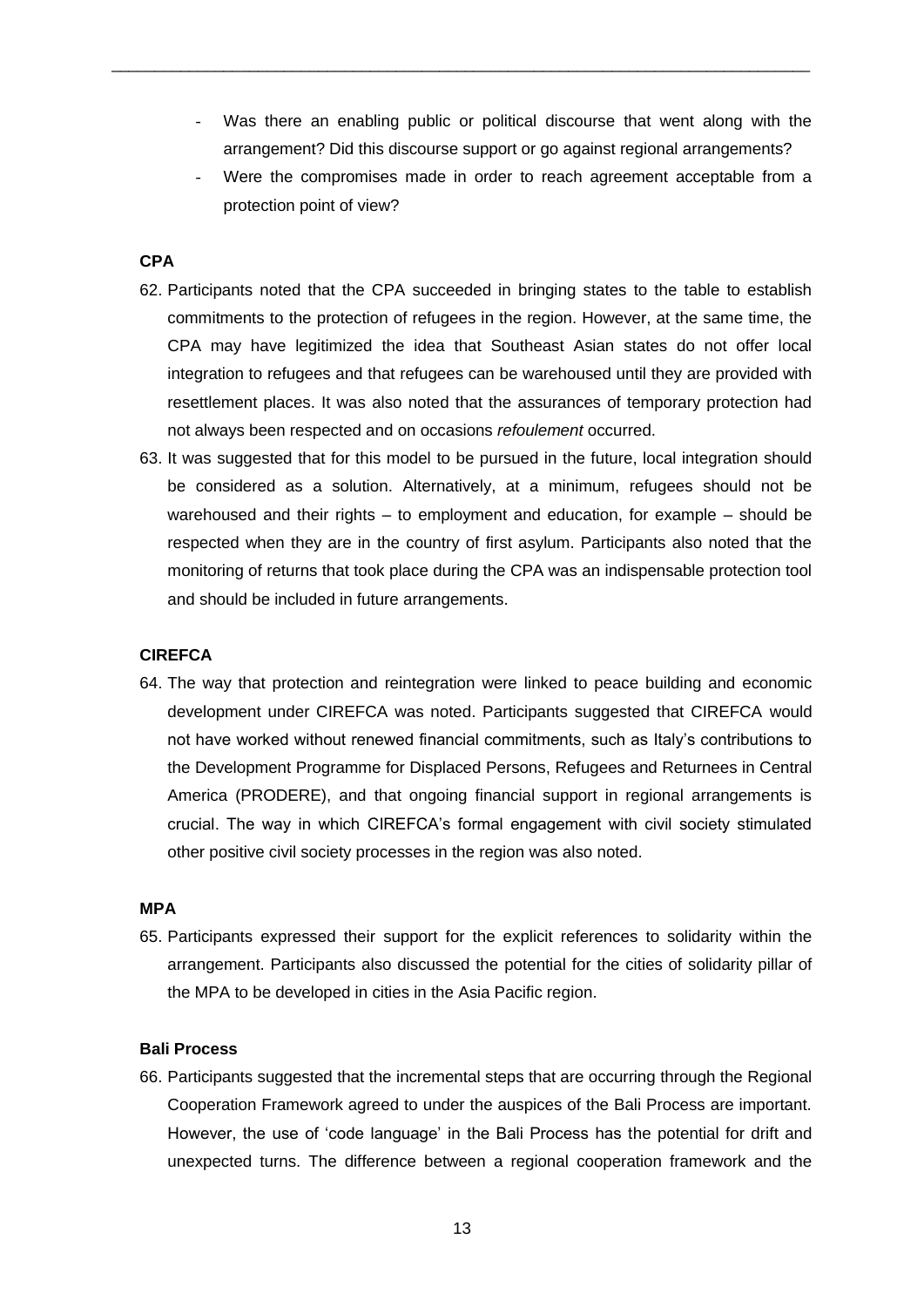bilateral regional resettlement arrangements entered into between Australia and Nauru, and Australia and Papua New Guinea was noted.

\_\_\_\_\_\_\_\_\_\_\_\_\_\_\_\_\_\_\_\_\_\_\_\_\_\_\_\_\_\_\_\_\_\_\_\_\_\_\_\_\_\_\_\_\_\_\_\_\_\_\_\_\_\_\_\_\_\_\_\_\_\_\_\_\_\_\_\_\_\_\_\_\_\_\_\_\_\_\_\_\_

- 67. It was suggested that protection dividends may flow from the Bali Process, but these are likely to be by-products. The possibility of other processes, such as the 2013 Jakarta Declaration and ASEAN processes, contributing to refugee protection was also noted.
- 68. Participants underlined the important role of civil society in building consciousness within society about refugee issues. In particular, participants noted the important role of the Asia Pacific Refugee Rights Network (APRRN) in developing protection at the regional, sub-regional and national level.

#### **General Conclusions**

- 69. Participants suggested that regional arrangements need to be multi-dimensional, and involve all relevant actors. It is unlikely that any one element of a past regional arrangement could be adopted on its own. It was suggested that regional arrangements need to be pragmatic in order for them to work and, in this regard, civil society plays an important role in acting as a counterweight to ensure that the compromises that are made are acceptable, even if not supported by everyone.
- 70. Participants also identified strong leadership as an important component of the success of regional arrangements. For example, the role of the USA and key UNHCR personnel such as Sergio Vieira de Mello in the development of the CPA was noted. Finally, participants suggested that in order for regional arrangements to work it is important to understand why people are moving. For example, it is not helpful to talk about 'mixed movements' if in fact the movement of people in a particular region is 90% refugee movement.

## **SESSION VI: Regional cooperation in the Asia Pacific**

- 71. During the sixth session, participants considered the barriers to regional cooperation in the Asia Pacific and what mechanisms could be used to promote cooperation in the Asia Pacific.
- 72. Participants suggested that some of the barriers to regional cooperation in the Asia Pacific include:
	- The lack of an immediate crisis of the scale of the Indo-Chinese outflow of refugees.
	- Many Asian states not being party to the 1951 Refugee Convention and/or 1967 Protocol;
	- Different levels of capacity among states;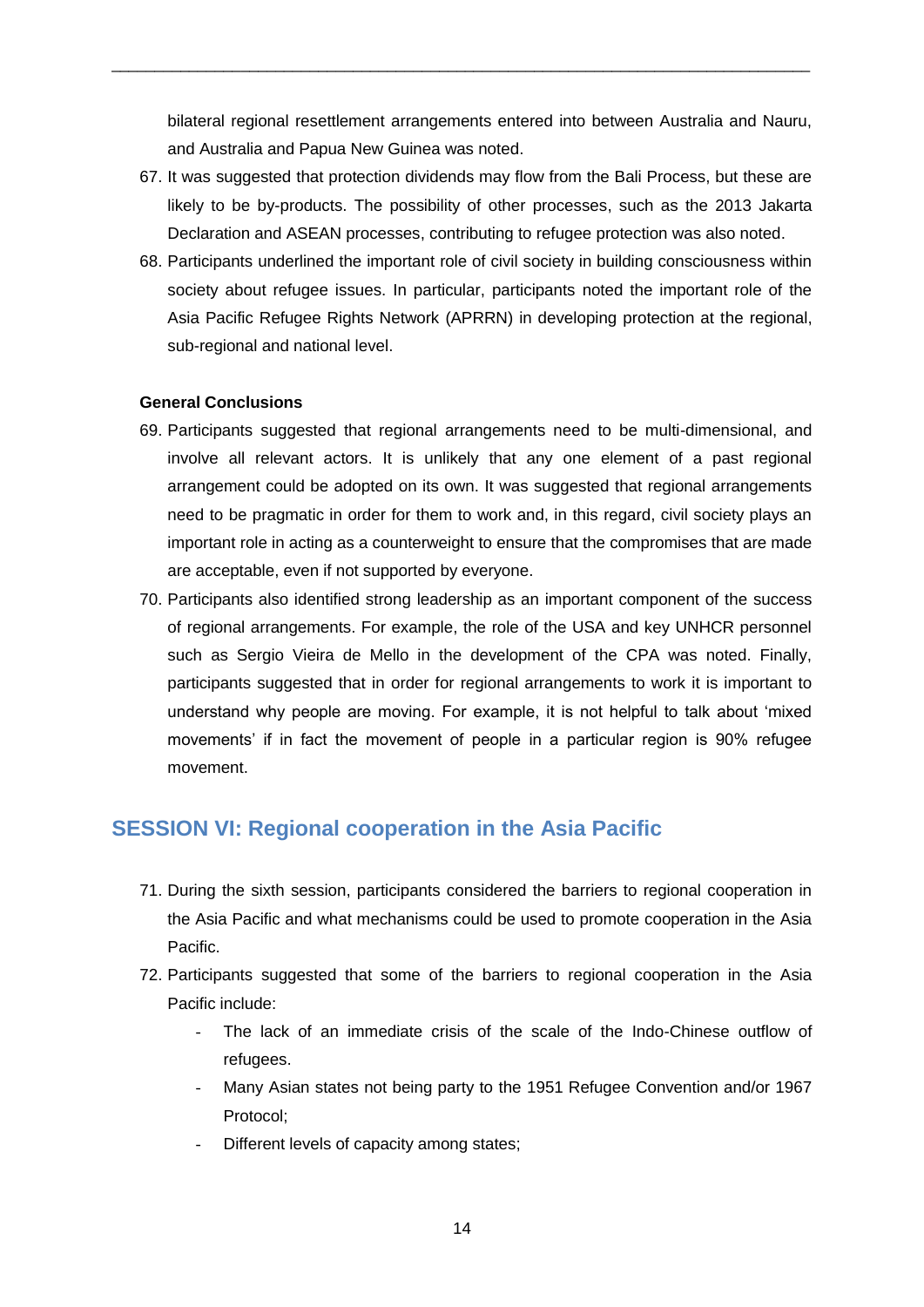- Different national interests and difficulty identifying common interests among states;
- The fact that states perceive themselves as source, transit or destination countries and therefore have different views on what regional cooperation should achieve;
- The wide range of religions, cultures and colonial histories in the region;

\_\_\_\_\_\_\_\_\_\_\_\_\_\_\_\_\_\_\_\_\_\_\_\_\_\_\_\_\_\_\_\_\_\_\_\_\_\_\_\_\_\_\_\_\_\_\_\_\_\_\_\_\_\_\_\_\_\_\_\_\_\_\_\_\_\_\_\_\_\_\_\_\_\_\_\_\_\_\_\_\_

- The lack of information about what programs for refugees are actually working well;
- Difficulties for people in the region in accessing authorized migration channels; and
- Unilateral action from states in the region trying to pass their responsibilities onto other countries.
- 73. Participants put forward proposals both to enhance regional action on refugee issues and to utilise regional cooperation mechanisms to enhance national responses to refugee protection.
- 74. Ideas put forward in relation to enhancing regional action on refugee issues in the Asia Pacific included incrementally building a normative culture through the development of commitments to soft-law instruments. There was consensus that the issue of third country transfers should be kept separate from capacity building. Participants suggested that it may be necessary to implement a legally binding document to deal with transfer arrangements to purportedly safe third countries or countries of first asylum, whereas a soft-law approach could be developed to promote regional cooperation.
- 75. Ideas for using regional action to enhance domestic protection mechanisms included promoting international support for Japan in the development of its pilot resettlement program; establishing more legal clinics in the region to assist refugees with their asylum applications; and highlighting positive achievements in the region such as the protection mechanisms developed in the Philippines.

## **SESSION VII: Future directions**

- 76. In the final session of the colloquium, participants were asked to consider how to develop an environment conducive to responsibility sharing. In particular, participants deliberated on whether altruism is enough to drive refugee protection, or whether it is important to find linked benefits in other areas of international concern. There was further discussion of the development of a soft-law approach to enhancing refugee protection, as opposed to a binding treaty.
- 77. There was general consensus that altruism and humanitarianism are primary reasons for providing protection to refugees, but that motivating states to protect refugees and share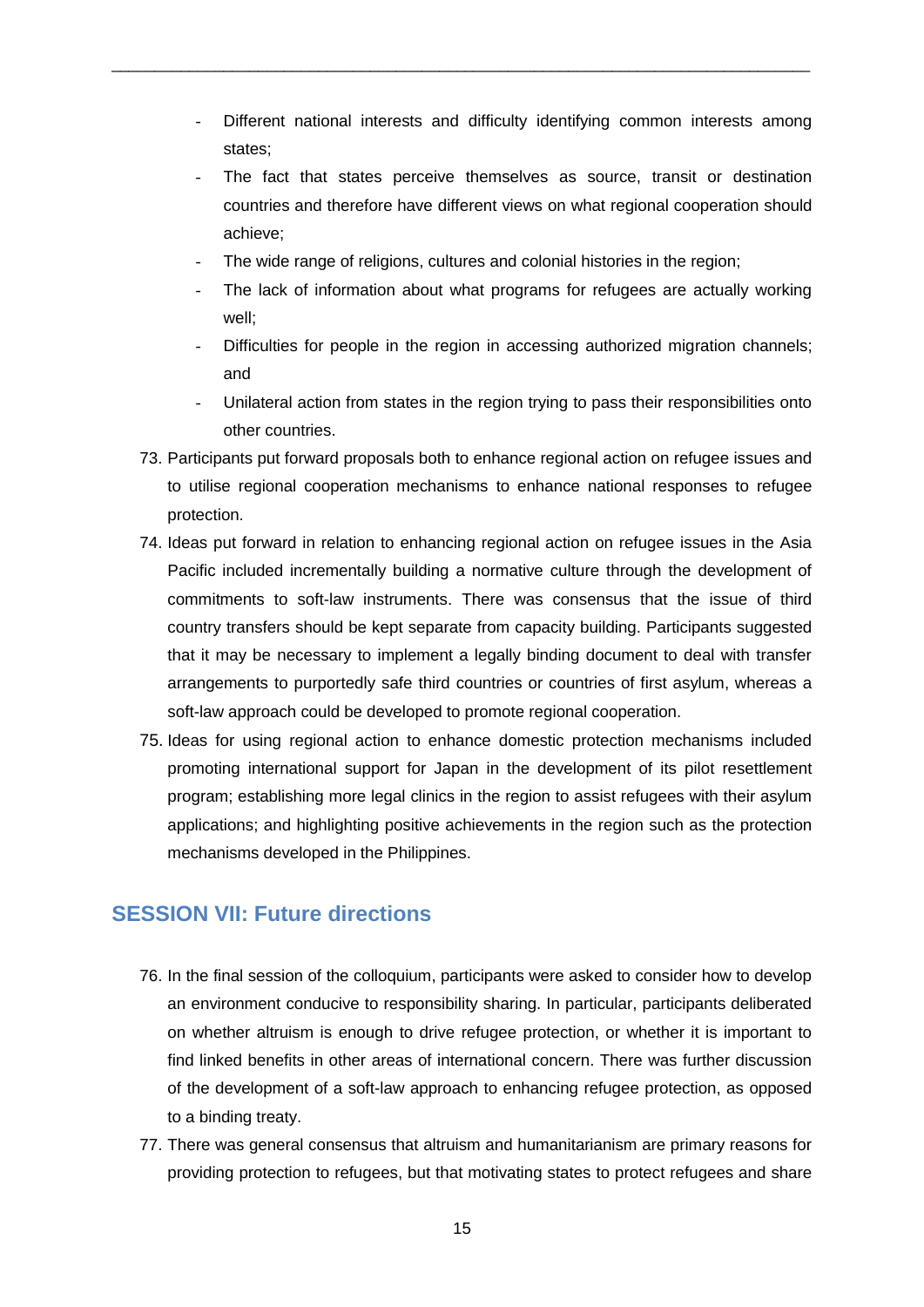responsibility for refugee protection involves incorporating humanitarianism into the perceived national interest. It is important to identify issues such as economic, trade, political or social motivations that encourage states to work together to enhance protection to refugees. Participants suggested that in the Asia Pacific region there is room for developing refugee protection based on states' interest in responding to irregular maritime arrivals.

\_\_\_\_\_\_\_\_\_\_\_\_\_\_\_\_\_\_\_\_\_\_\_\_\_\_\_\_\_\_\_\_\_\_\_\_\_\_\_\_\_\_\_\_\_\_\_\_\_\_\_\_\_\_\_\_\_\_\_\_\_\_\_\_\_\_\_\_\_\_\_\_\_\_\_\_\_\_\_\_\_

- 78. Participants also suggested that the situation of Burmese refugees in Southeast Asia raises the possibility of developing a caseload approach which could lead to internationally supported solutions for refugees. For example, the recent phenomenon of Rohingya boat arrivals is of concern to several states in the region and might provide the basis for agreement on matters such as disembarkation, resettlement offers and financial assistance. Participants noted that seeking to regularise the status of migrants to increase access to education, work and health services may be a way forward.
- 79. Participants agreed that in the Asia Pacific region the best way forward is through an organic, incremental soft-law process.
- 80. Some participants proposed the development of a 'second track dialogue' a dialogue that brings together a broad group of experts, outside of government, such as academics, think tanks, business, trade unions and other civil society actors, to start developing ideas that could eventually gain state support.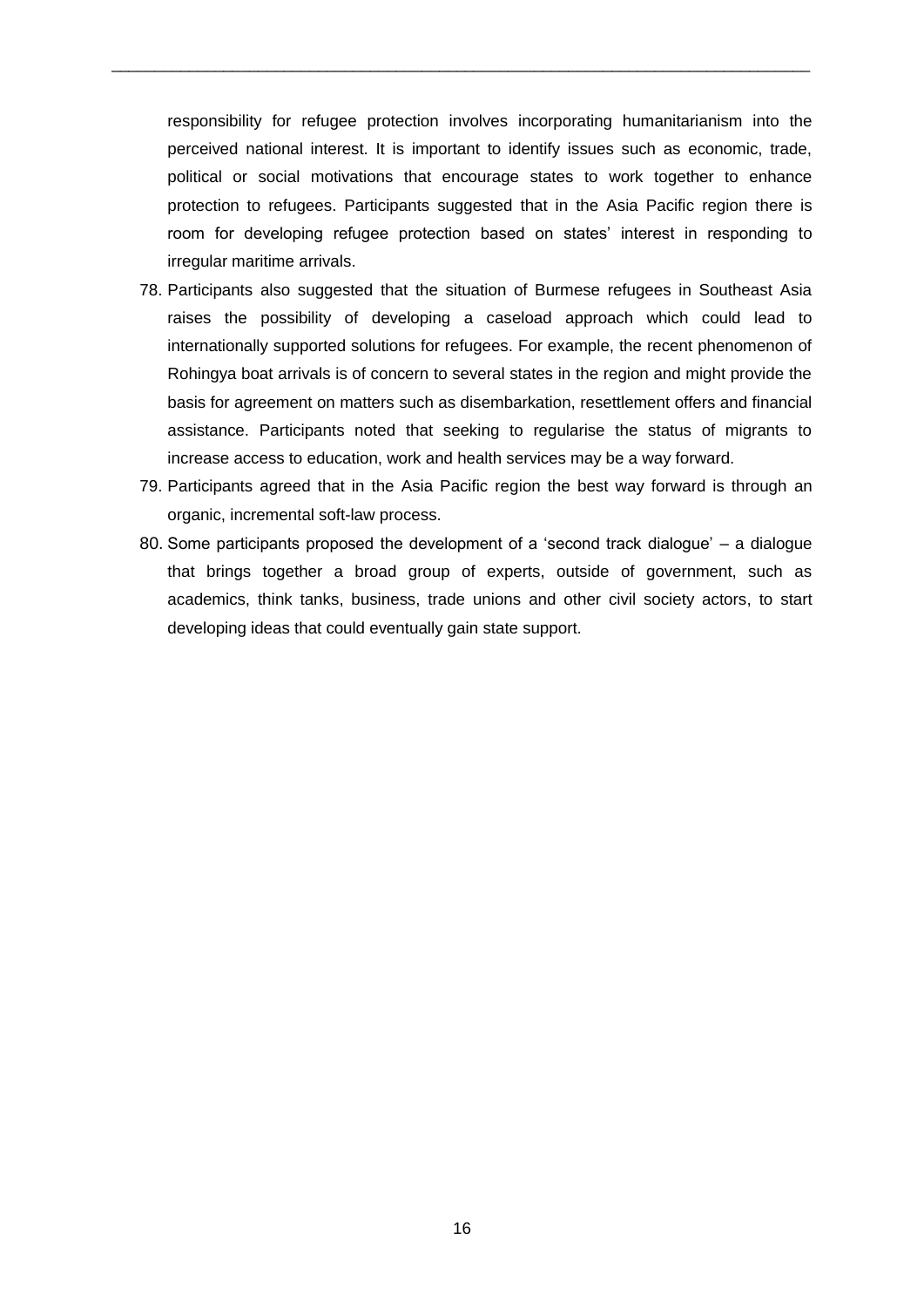## **Colloquium Participants**

#### **Mr Atem Atem**

Atem is a PhD student at the Freilich Foundation at the ANU. He is studying the settlement experiences of Sudanese refugees in Australia.

\_\_\_\_\_\_\_\_\_\_\_\_\_\_\_\_\_\_\_\_\_\_\_\_\_\_\_\_\_\_\_\_\_\_\_\_\_\_\_\_\_\_\_\_\_\_\_\_\_\_\_\_\_\_\_\_\_\_\_\_\_\_\_\_\_\_\_\_\_\_\_\_\_\_\_\_\_\_\_\_\_

#### **Mr Brian Barbour**

Brian is currently serving as Director of External Relations at the Japan Association for Refugees and he has been elected to his third term on the Steering Committee of the Asia Pacific Refugee Rights Network (APRRN). He is currently chairing the APRRN Legal Aid and Advocacy Working Group. Brian has extensive experience working with refugees in the Asia Pacific Region.

#### **Mr Andrew Bartlett**

Andrew served in the Federal Parliament as a Senator for Queensland from 1997 to 2008, with a strong focus on refugee, immigration and social services issues. He has subsequently worked for a number of organisations on advocacy, policy and campaigning strategy, and has been a parttime Research Fellow for the Migration Law Program at ANU since 2008.

#### **Ms Nabila Buhari**

Nabila is an intern at the UNHCR Regional Office in Canberra. She was a note-taker during the colloquium.

#### **Mr Rafendi Djamin**

Rafendi is the Indonesian representative to the ASEAN Intergovernmental Commission on Human Rights. He is a specialist in human rights and democracy in Indonesia.

#### **Ms Tamara Domicelj**

Tamara is the Regional Refugee Protection Advisor at Act for Peace. She is also the Deputy Chair of the Steering Committee of the Asia Pacific Refugee Rights Network.

#### **Dr Elizabeth Ferris**

Elizabeth is the co-director of the Brookings-LSE Project on Internal Displacement and a senior fellow in Foreign Policy, where her work encompasses a wide range of issues related to internal displacement, humanitarian action, natural disasters and climate change.

#### **Ms Marianne van Galen Dickie**

Marianne is the Sub-Dean of the Migration Law Program at the ANU. She is a qualified migration agent and has worked extensively in the migration field since 1993.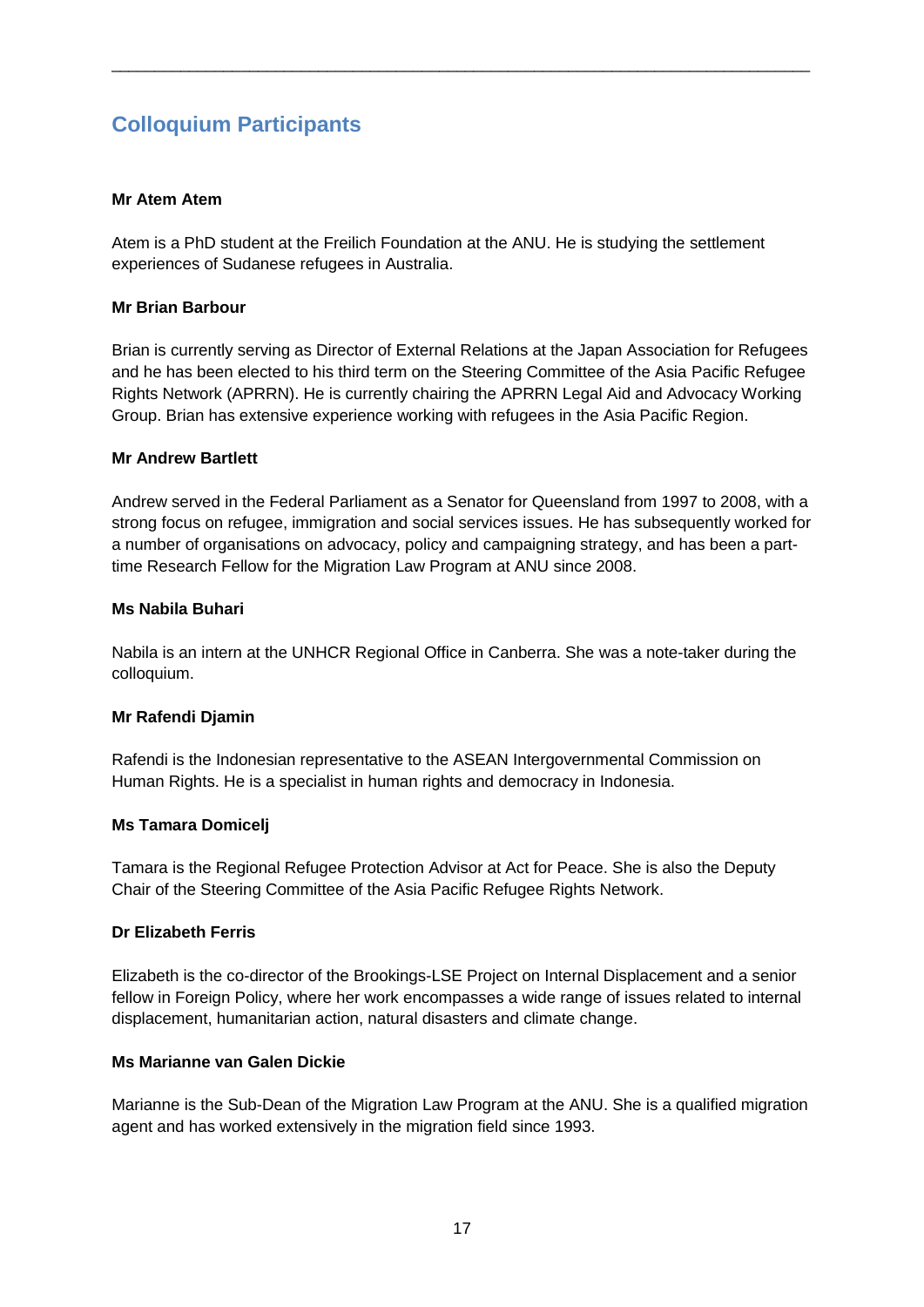#### **Ms Ellen Hansen**

Ellen is the Senior Protection Officer for UNHCR's Regional Office for Australia, New Zealand, Papua New Guinea and the Pacific.

\_\_\_\_\_\_\_\_\_\_\_\_\_\_\_\_\_\_\_\_\_\_\_\_\_\_\_\_\_\_\_\_\_\_\_\_\_\_\_\_\_\_\_\_\_\_\_\_\_\_\_\_\_\_\_\_\_\_\_\_\_\_\_\_\_\_\_\_\_\_\_\_\_\_\_\_\_\_\_\_\_

#### **Mr Tristan Harley**

Tristan is a Research Associate at the Freilich Foundation at the ANU. His research with Penelope Mathew explores the merits of regional arrangements for sharing responsibility for refugees. Tristan is a co-convenor of the colloquium.

#### **Dr Susan Harris-Rimmer**

Susan is the Director of Studies at the Asia-Pacific College of Diplomacy at the ANU. Her research focuses on regional diplomacy, refugee and migration law, and gender and transitional justice.

#### **Ms Carina Hoang**

Carina is a PhD candidate at Murdoch University. Her research examines the 'cause and effect' of riots in detention camps in Hong Kong from the mid-1980s to the late-1990s. She is also the editor and publisher of *Boat people - Personal Stories from the Vietnamese Exodus 1975-1996*.

#### **Mr Khanh Hoang**

Khanh is a Legal Officer at the Australian Law Reform Commission (ALRC) and a lecturer in Migration Law at the ANU. His research interests include refugee law and law reform.

#### **Prof Stephen Howes**

Stephen is the Director of the Development Policy Centre and Director of International and Development Economics at the ANU. His research focuses on aid policy, the Pacific and PNG, and international climate change policy.

#### **Mr Peter Hughes**

Peter is a visitor at the Regulatory Institutions Network at the ANU. Peter has worked extensively in the development and implementation of Australian and international migration and refugee policies. He is a former Deputy Secretary of the Department of Immigration and Citizenship.

#### **Dr Kim Huynh**

Kim is a lecturer in refugee politics, political philosophy and international relations at the ANU. He is also the author of *Where the Sea Takes Us*, a biography of his parents which describes their escape from Vietnam in the late 1970s.

#### **Dr Fiona Jenkins**

Fiona is a senior lecturer in the School of Philosophy at the ANU. She teaches and researches on contemporary French philosophy, on Nietzsche, on film, and on aspects of democratic theory.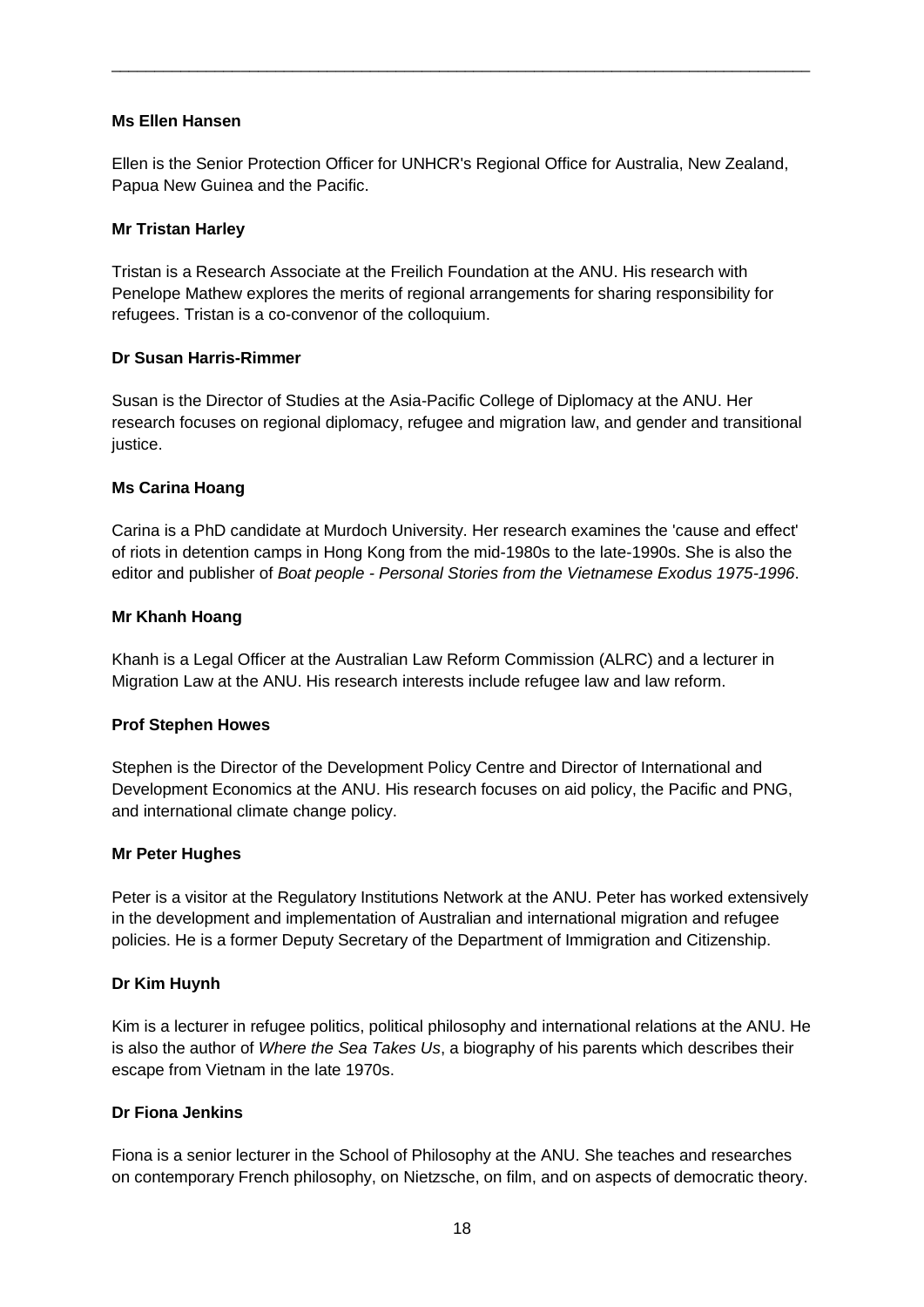#### **Dr James Jupp**

James is an Adjunct Associate Professor at the ANU. His research interests are in immigration, ethnicity and multicultural policies. In 2004, James was made a member of the Order of Australia for his service to multiculturalism and immigration.

\_\_\_\_\_\_\_\_\_\_\_\_\_\_\_\_\_\_\_\_\_\_\_\_\_\_\_\_\_\_\_\_\_\_\_\_\_\_\_\_\_\_\_\_\_\_\_\_\_\_\_\_\_\_\_\_\_\_\_\_\_\_\_\_\_\_\_\_\_\_\_\_\_\_\_\_\_\_\_\_\_

#### **Prof Satvinder Juss**

Satvinder is Professor of Law at King's College, London. His research focuses on international refugee law, comparative constitutional law, human rights law and public law. He is also a refugee law judge.

#### **Mr Rezaur Rahman Lenin**

Rezaur is an Executive Director of Law Life Culture, a Dhaka-based organization that aims to protect and strengthen the rights of refugees in Bangladesh. He is also in charge of implementing a human rights capacity building program in four cities in Bangladesh.

#### **Ms Arja Keski-Nummi**

Arja is a fellow at the public interest think tank, the Centre for Policy Development. Arja has worked extensively with the Department of Immigration and Citizenship, including as First Assistant Secretary of the Refugee, Humanitarian and International Division.

#### **Prof Penelope Mathew**

Pene is the Freilich Foundation professor at the ANU. She has worked for and with refugees in many capacities over the last twenty years and her main area of research is refugee law. She is a co-convenor of the colloquium.

#### **Dr Victoria Mason**

Victoria is a lecturer on human rights and peace and conflict at the ANU. Her research focuses on conflict and conflict resolution in the Middle East, the Palestinian question and broader human rights and gender issues in the Middle East.

#### **Mr Malvino Aprialdy Mazni**

Aldy is the assistant to Rafendi Djamin, Indonesian representative to the ASEAN Intergovernmental Commission on Human Rights.

#### **Mr John Menadue**

John has worked extensively both in the private sector and the Public Service. He was Secretary of the Department of Immigration and Ethnic Affairs. He has also been, among other things, the Australian Ambassador to Japan and the Head of the Department of Trade.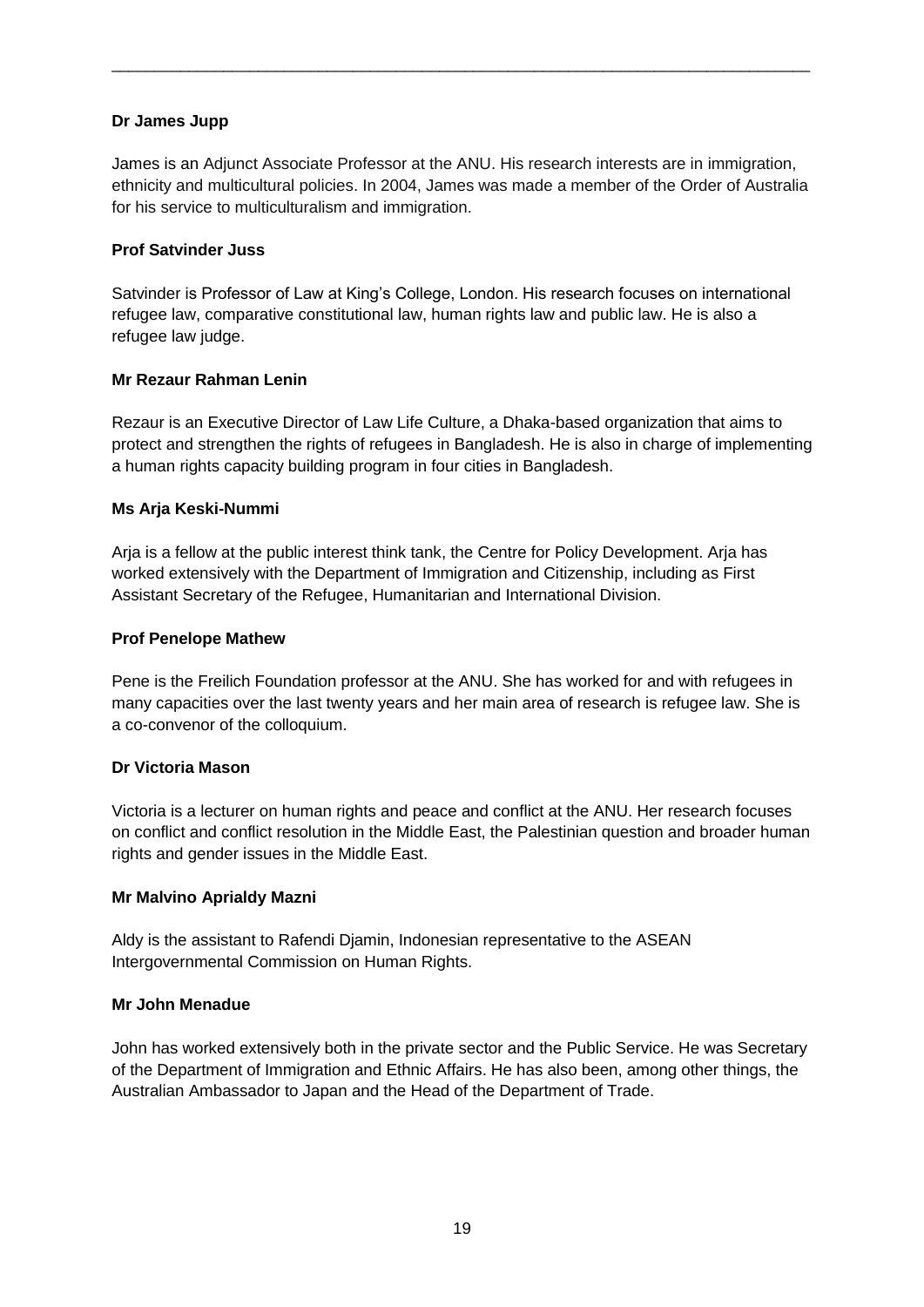#### **Mr Kerry Murphy**

Kerry is an accredited specialist in immigration law and a partner of his law firm in Sydney. His experience also includes working for the Department of Immigration and the Australian office of the Jesuit Refugee Service.

\_\_\_\_\_\_\_\_\_\_\_\_\_\_\_\_\_\_\_\_\_\_\_\_\_\_\_\_\_\_\_\_\_\_\_\_\_\_\_\_\_\_\_\_\_\_\_\_\_\_\_\_\_\_\_\_\_\_\_\_\_\_\_\_\_\_\_\_\_\_\_\_\_\_\_\_\_\_\_\_\_

#### **Dr Hitoshi Nasu**

Hitoshi is a Senior Lecturer in Law at the ANU. His research focuses on public international law, migration law, international peace and security law, international humanitarian law, UN law, and nanotechnology law and regulation.

#### **Ms Akiko Okudaira**

Akiko is a PhD candidate at the Asia-Pacific College of Diplomacy at the ANU. Her research examines the evolving notion of 'protection' in the international refugee regime.

#### **Mr Paul Power**

Paul is the CEO of the Refugee Council of Australia and the Deputy Chair of the Australian & Pacific Working Group of the Asia Pacific Refugee Rights Network.

#### **Prof Yasunobu Sato**

Yasunobu is a Professor in the Graduate Program on Human Security at the University of Tokyo. He has worked for several international organizations, such as UNHCR as a legal officer in Australia, UNTAC as a human rights officer in Cambodia and EBRD as counsel in London.

#### **Mr Supriyanto Suwito**

Supriyanto is the Third Secretary of the Political Section of the Indonesian Embassy. He covers political affairs between Australia and Indonesia, in matters such as refugees and people smuggling. Prior to joining the embassy, Supriyanto worked in the ASEAN division at the Indonesian Ministry of Foreign Affairs.

#### **Dr Savitri Taylor**

Savitri is the Director of Research in the School of Law at La Trobe University. Savitri researches refugee law and asylum policy at the national, regional and international level.

#### **Mr James Thomson**

James is the Assoc. Director of Advocacy and Policy at Act for Peace. He chairs the ACFID and ACT Alliance Protection Working Groups and the Sub-Committee on Regional Protection for the Asia Pacific Refugee Rights Network, which is developing APRRN's Vision for Regional Protection and a Plan of Action. He has been involved in refugee policy, advocacy and program work at the national, regional and global levels for the past 15 years.